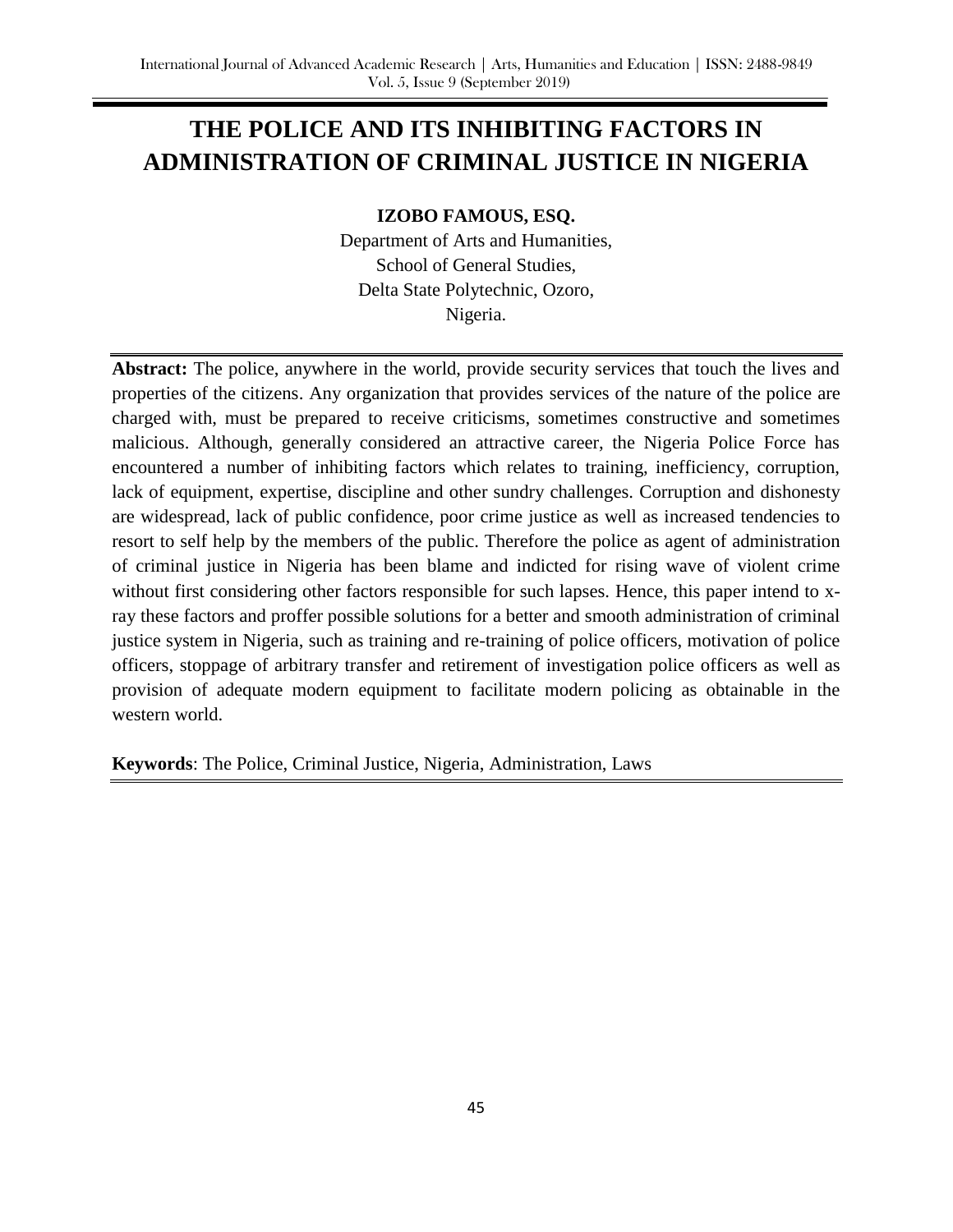#### **1. INTRODUCTION**

Criminal Justice is a system of institutions and practices of government whose main focus is to mitigate and deter crime, uphold as well as sanction individuals who violate the set of specific state with rehabilitation and criminal penalties. Criminal Justice and administration involve setting defined laws that assist in the smooth running of the state through its agencies. However, there are issues and challenges facing the Nigeria police as agent of criminal justice which affect the smooth and effective administration of the criminal justice which affect the smooth and effective administration of the criminal justice system in Nigeria. One of such problems is the issue of delay by the various agencies. That is, delay in the conduct of investigation by the securities agents, delay in arraignment of criminal suspect in court, delay in the trial of accused persons due to poor investigation and technicality. These problems are perceived as challenges confronting the police as an agent of the criminal justice system.

The success of any system of justice administration depends on the level of efficient performance of responsibility imposed by law on agencies involved in criminal justice delivery. However, some of the problems confronting the administration of criminal justice in Nigeria are traceable to the failure by the criminal justice agencies to perform their legal responsibilities. The criminal justice system is organized into three bodies which are: the police who are responsible for law enforcement, court whose main role is to adjudicate the parole, probation, prison and jails that are held responsible for correction. All responsibilities are administered differently by different officers. Therefore, better coordination is involved in the administration of criminal justice system. Apart from the police, there are other security agencies in Nigeria which must work in concert with one another alongside the police, to avoid wastage and duplication of efforts in the system; hence it has become imperative that a mechanism be put in place for inter-agency cooperation. The implication of the collaborative nature of the agencies' work is that any failure, inadequacy or inefficiency in one of them will affect the entire system just as the saying goes; a chain is as strong as its weakest link or point.

It is a common knowledge that criminal cases take ungodly long period of time to decide in court in spite of the fact the Administration of Criminal Justice Act 2015 has recently been passed into law, often, trial drags to the point that conviction become unlikely, as I.P.O and witness may no longer be readily available, and where they are available, some fact relating to case would have been distorted and truncated as I.P.O are easily transferred or sent on other official engagement which makes it difficult for them to appear in court and testify when needed by the court to do so. Hence, this paper shall critically examine the issues and challenges facing the police as an arm of the criminal justice system with a view of finding lasting solutions to those bottlenecks created in the process of criminal justice.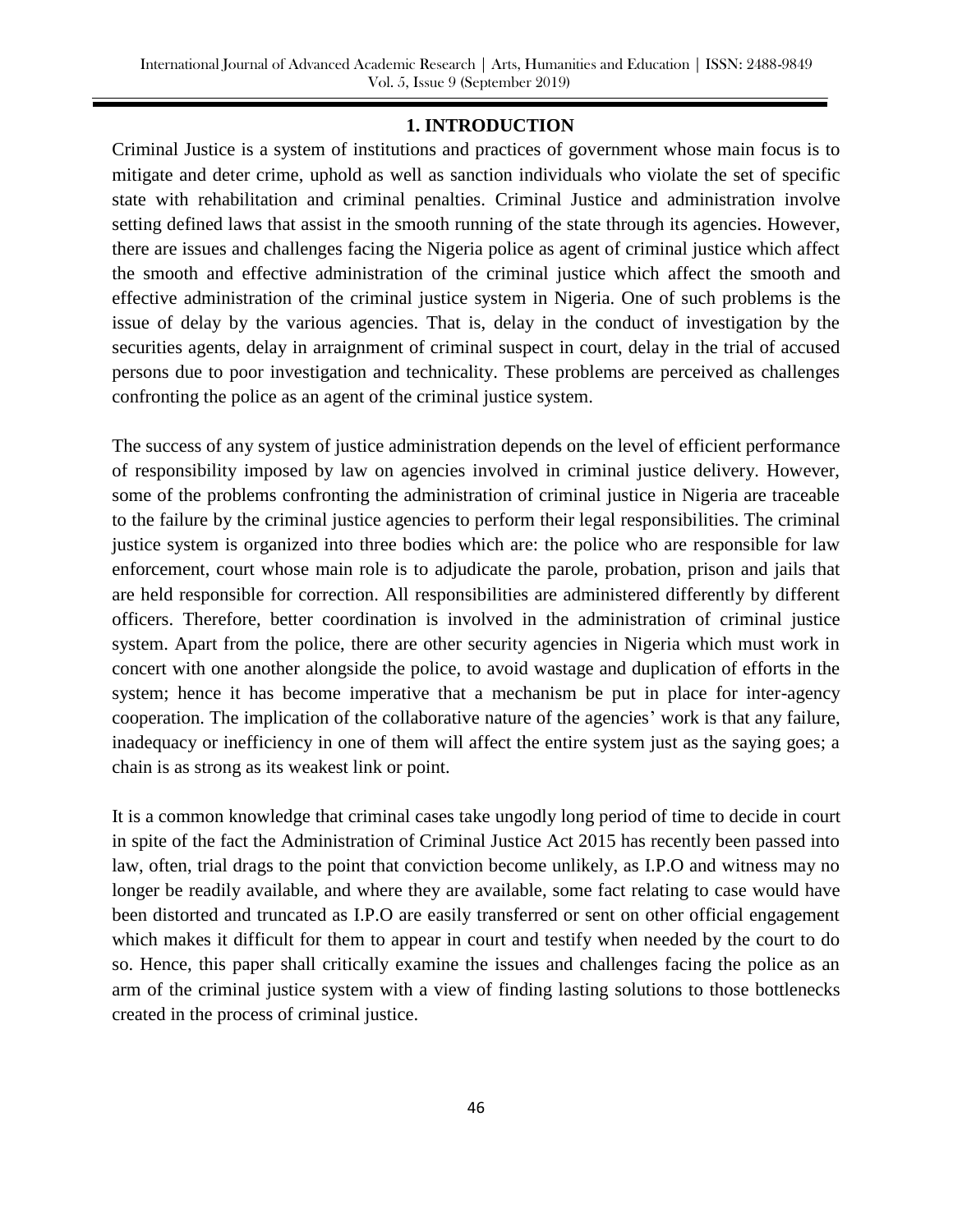# **A. The Advent of Nigeria Police**

In the areas presently known as Nigeria were people who served the traditional rulers, such as Chiefs, Obas, Obis and Emirs as well as messengers and servants. These people were also used by their masters as personal guard, and to enforce compliance with native laws and judgments. In the north where they were popular, they were called "Dongari" or "Yan Doka". Among the Yoruba they were known as "Akoda" or "Olopa" while the Igbo referred to them as "Ohu" and later "Kotima". Services of youthful age grade members were also sometimes employed to enforce compliance with native laws.

The origin of organized police in Nigeria was however, traceable to 1861 when the then Governor of Lagos, Mc Caskry and H.S. freeman, having established effective control to the colony. The need to form the guard became necessary to maintain law and order so as to protect British interest in trade and to prevent squabbles between the native chiefs and the imperial merchants. It was known as consular guard consisting of thirty armed men. In 1863, the guard was recognized and renamed "Hausa Police" consisting of six hundred men including captive laves. In 1879, the Hausa police was again renamed "Hausa Constabulary" and enlarged by recruitment of more men most of who were Hausa. The new look police was military in character but performed mainly civil duties. It consisted of the commissioner, one Superintendent, one Assistant Superintendent, one Pay and Quartermaster, one master tailor and two hundred and fifty other ranks. $<sup>1</sup>$ </sup>

In 1886, the Royal Niger Company established in Lokoja an armed constabulary modeled on the Hausa constabulary. The impetus of this force was essentially to protect its trade interest along River Niger. The constabulary was made up of five officers and four hundred and fifteen rank and file. This number was later to increase in the year 1898, to fifteen officers and one thousand and three rank and file. Until 1900 when this force was disbanded by reason of the proclamation of the protectorate of Northern Nigeria, it recorded remarkable success in punishing slave dealers in Ilorin and Bida<sup>2</sup>.

In that year, for the present south east and south–south geographical zone, organized police started in 1892, the area now known as Edo, Delta, Rivers, Bayelsa, Cross Rivers and parts of Imo and Anambra States was declared Oil River Protectorate with headquarter in Calabar. In order to effectively carry out consular orders in the area, the Niger Coast constabulary was formed to deal with local chiefs and other elements whose interest conflicted with British expedition against Benin expedition in 1879. This force survived until 1900 when the colony protectorate of Southern Nigeria was proclaimed.

<sup>&</sup>lt;sup>1</sup> Nigeria Police Training Manual, Enugu, Fredinco printing Press, 1976. P16

<sup>2</sup> Whitaker B, Police in Society. London 1979. Pp 35-36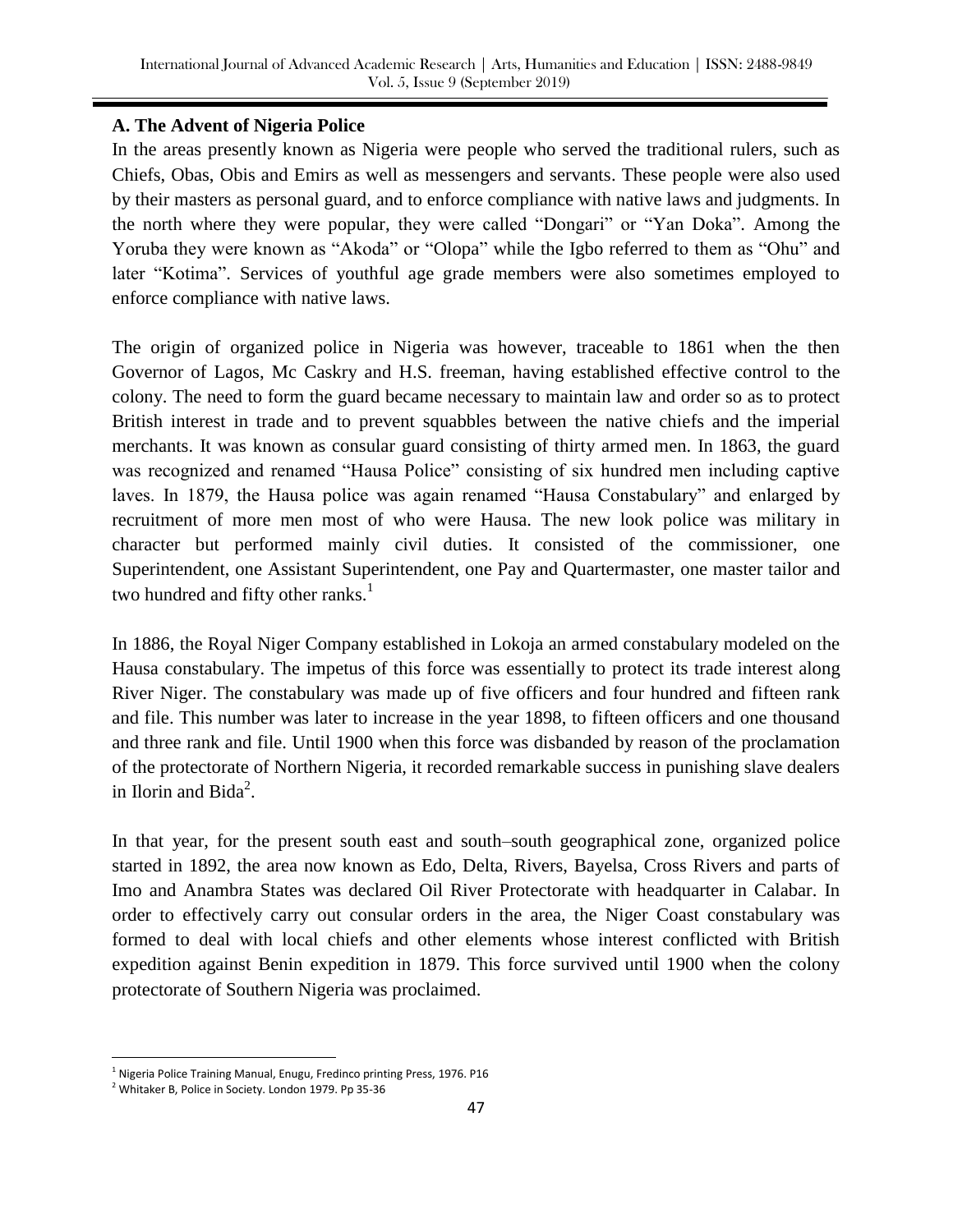With the proclamation of the protectorate of Southern Nigeria in 1906, Nigeria had three separate police forces, one in the North and two in the South. The forces were the Northern Police Force in the North, the Lagos Police Force and Southern Police force both of which exist in the South of Nigeria. The two police commands in the south were however fused into one single force in the later part of 1906, when the colony and Protectorate of Southern Nigeria.

In 1914, the colony and protectorate of Southern Nigeria was merged with the protectorate of Northern Nigeria to form the colony protectorate of Nigeria. Notwithstanding this development, the Northern and Southern Police forces remained separate until  $1<sup>st</sup>$  April, 1930 when the Nigeria Police force, in its present form and structure, came into existence with headquarters in Lagos. It was headed by C.W. Ducan who was appointed as the first Inspector General of Police<sup>3</sup>.

During the colonial period, greater parts were associated with local governments (i.e.., native authorities). In the  $1960<sub>s</sub>$  under the First Republic, these forces were first regionalized and thereafter. At that time, the Nigeria Police Force, generally performed conventional police functions and was responsible for internal security, as well as supporting the prison, immigration and customs services, it also performed military duties within or outside Nigeria as may be directed. Police officers, at this time, were not usually armed but were issued weapons when required for specific missions or circumstances. They were often deployed throughout the country until 1989 when General Babangida changed the policy. He announced that a large number of officers should be posted to those native areas to facilitate police- community relations.

The Nigerian Police Force has been under the general operational and administrative control of an Inspector General of Police (IGP) appointed by the President and generally, responsible for the maintenance of law and order. Note that in the year 1954, following the adoption of the new Constitution, the Nigeria Police Force became federal force. In 1963, it was divided into five regional commands, each headed by a Commissioner of police. The regional Commands were Lagos, Northern Region, Western Region, Eastern Region and Midwestern region. The Inspector General of Police remained the overall head at the force Headquarters in Lagos.

Following the agitation by nationalist for the nationalization of the police force since the country was no longer a British colony, Mr. Louis Orok Edet was in 1964 appointed the first Nigeria Inspector General of Police. In 1967, General Yakubu Gowon created twelve State Police commands in conformity with the new political structure of the country then. The subsequent creation of more states has culminated in the creation of additional state police commands. Presently Nigeria has 38 police command structure including the Federal Capital Territory,

 $3$ . Nigeria Police Training Manual, Enugu, Fredinco printing Press, 1976. P16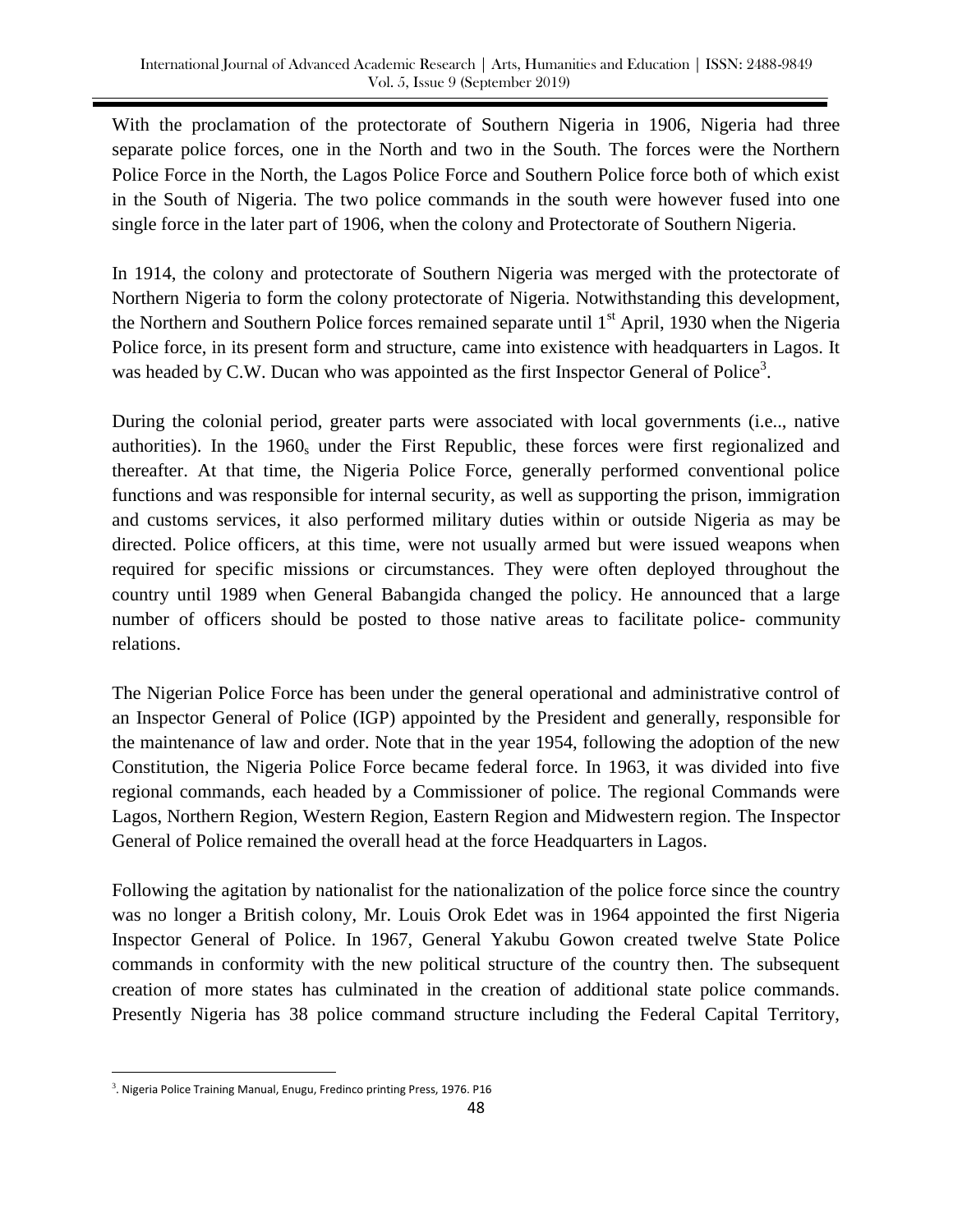Abuja $4$ .

The role of the police in the society therefore, positions the force as a major catalyst in the progress of a nation. Since they are involved in the procedural aspect of legal powers, they are obligated to observe the canons of legality through respect of political rights, due process and official accountability. Their observance of individual rights is essential to making democracy a success in a mass society. Besides being involved in the enforcement of law, the force determine how much the human rights, as enshrined in both the international and municipal laws of each nation violated are protected. Afe Babalola, SAN in his write-up published in National Tribune, commented that;

> *"The conception of the idea is noble. It is in line with what obtains all over the world. The sole purpose is to achieve a saner, regulated and orderly society" 5 .*

Section 4 of the Police Act:

*"The police shall be employed for the prevention and detection of crime, the apprehension of offenders, the preservation of law and order, the protection of life and property and the due enforcement of all laws and regulations with which they bare directly charged, and shall perform such military duties within or without Nigeria as may be required of them by, or under the authority of this or any other Act" 6 .*

The efficiency of the police is determined by how effective they carry out these duties with minimum complaints from the public. The effectiveness of police in dealing with crime is inextricably intertwined with the level of cooperation they received from the public, and the operation of the other agencies of the criminal justice system. They also need great support from government. By our system, police alone cannot commence and complete the prosecution of crime.

However, for effective performance of its role as prescribed under law, therefore, it must identify its objectives clearly; set priorities for the issues; eliminate the dysfunctional and counterproductive methods and develop adequate methods of response. Effective controls must be employed to preclude corruption or abuse of authority<sup>7</sup>. The government, members of the public and other agencies must however, be ready to support police work for the police to carry out its responsibilities effectively.

<sup>&</sup>lt;sup>4</sup> Chukwu I, "Above the Law", Lagos: Civil Liberties Organisations, 1994. P12

<sup>&</sup>lt;sup>5</sup> National Tribune Newspaper, 12<sup>th</sup> November, 2001. P6

 $^6$  Police Act 1943, CAP 35, LFN

<sup>7</sup> Bouza, A. V., Police Administration: Organisation and Performance, Pergrainon Press, New York, 197,.P 28)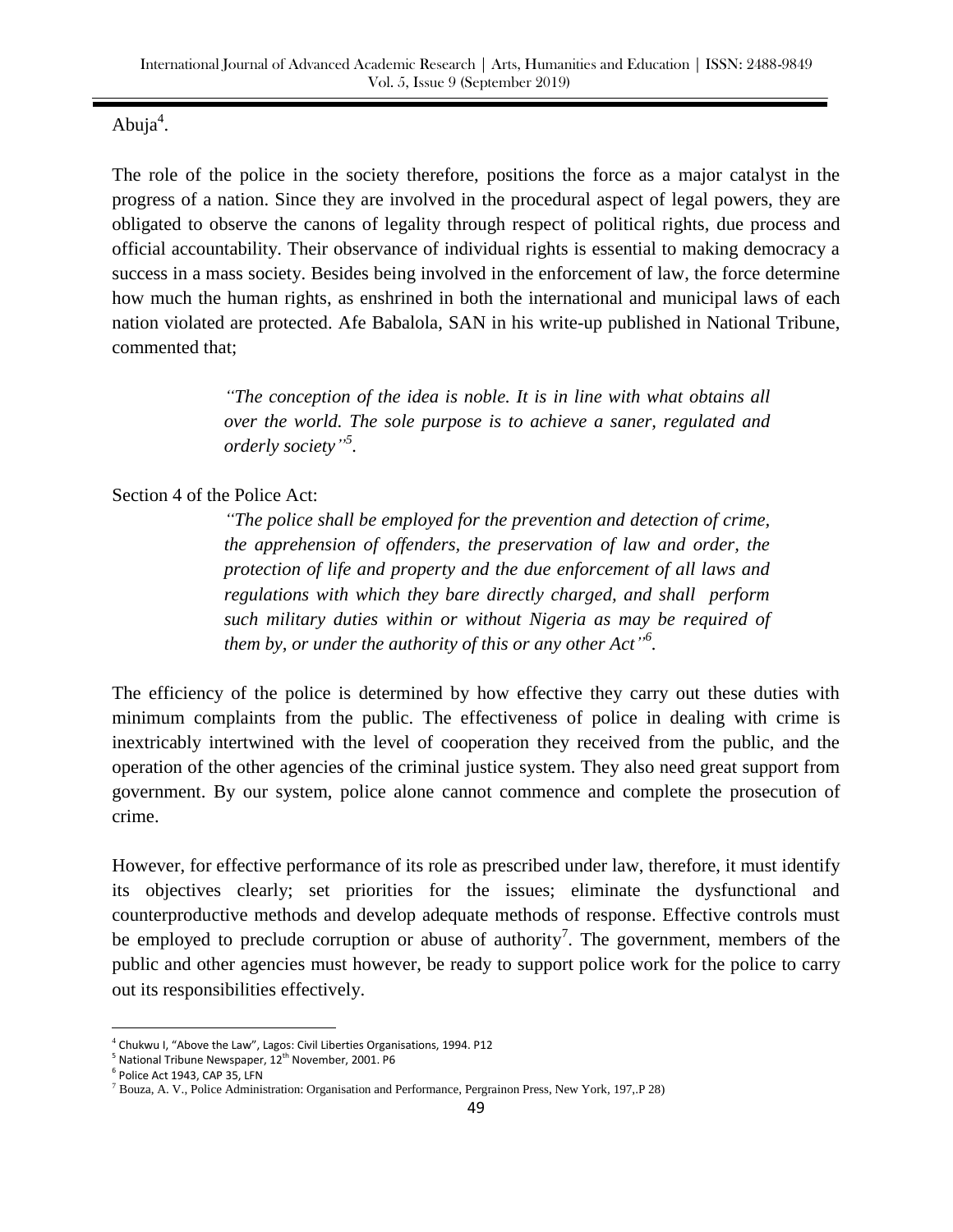#### **B. Police as an Agent of Criminal Justice System**

The police as a law enforcement agent of the State is a very vital machinery in the administration of criminal justice in Nigeria. This is recognized in our law. Most often its job is to keep public order, prosecute, prevent and solve crime in the State, in line with  $S.4$  of the Police Act<sup>8</sup> which provides that:

> *"The police shall be employed for the prevention and detection of crime, the apprehension of offenders, the preservation of law and order, the protection of live and property and the due enforcement of all laws and regulations with which they are directly charged, and shall perform such military duties within or without Nigeria as may be required of them by or under the authority of this as any other Act."*

This section aptly captured the duties performed by the police in modern Nigerian society. This is further enhanced by the constitution that members of the Nigerian police force shall have such powers and duties as may be conferred upon them by  $law<sup>9</sup>$ . It also provided that the national assembly will make provisions for branches of the Nigeria police force forming part of the armed force of the federation or for the protection of harbors, waterways, railways and art fields  $10$ .

The Constitution stipulates that;

"Subject to provisions of the constitution, the Nigeria police force shall be organized and administered in accordance with such provisions as may be prescribed by an act of National Assembly".<sup>11</sup>

In this regard, the police Act was enacted. The Act provides that;

"There shall be established for Nigeria a police force to be known as the

Nigeria police Force (herein after in this Act referred to as the force) $n^{12}$ .

General duties;

- i. The prevention and detection of crime
- ii. The apprehension of offenders
- iii. The preservation of law and order
- iv. The protection of live and property
- v. The due enforcement of all laws and regulations which they are directly charged, and

<sup>÷.</sup> 8A Section 214(1) of the *Constitution of the Federal Republic of Nigeria*, 1999.

<sup>8</sup> Police Act Cap P19 LFN, 2004.

 $9^9$  Section 214(2) (b) of the *Constitution of the Federal Republic of Nigeria*, 1999.

<sup>10</sup> Section 214(2) (c) of the *Constitution of the Federal Republic of Nigeria*, 1999. <sup>11</sup> Section 214(2) (a) of the *Constitution of the Federal Republic of Nigeria*, 1999.

<sup>&</sup>lt;sup>12</sup> Section 3 of the Police Act Cap P19 LFN, 2004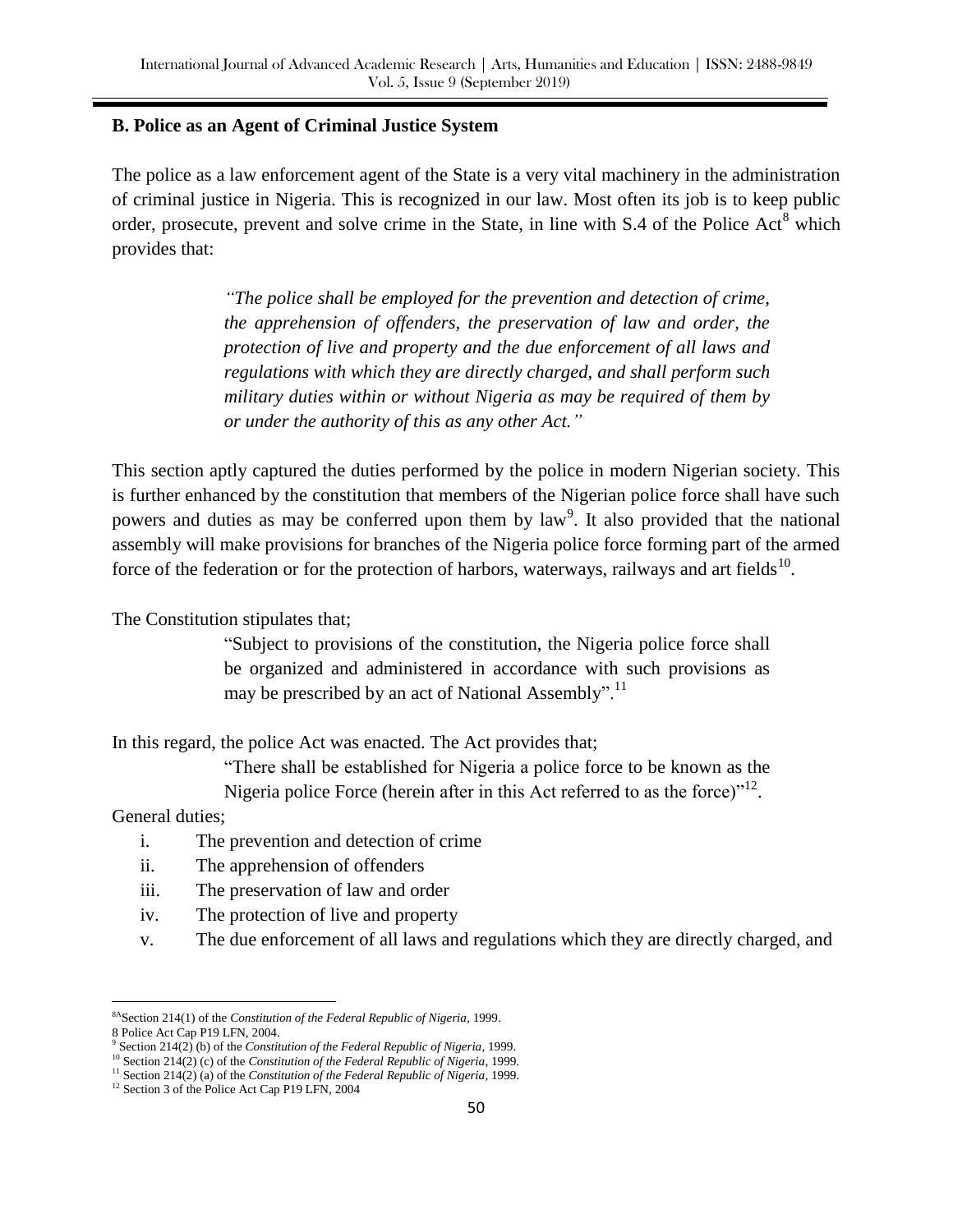vi. Shall perform military duties within Nigeria as maybe required by them or under the authority of police Act or any other Act.

The Police are therefore essential in the society, given important function provided by law. It is in this regard that Onibonoje observed that, "the police are highly essential and almost indispensable to any government"<sup>13</sup>. Thus, the constitutional role of the police as stipulated under S.4 of the police Act.

Onibonoje observed further that, the functions which the police force is required to carry out in the administration of criminal justice, includes (and is not restricted to) the following:

- i. To prevent people from committing crime
- ii. To detect crime if it has been committed
- iii. To arrest offenders and bring them to the law court for trial
- iv. To arrest any suspected persons or persons in order to prevent crime
- v. To enforce laws, rules and court orders $<sup>14</sup>$ .</sup>

Similarly, Ugbaja on his part observed that the basic function of the police in the modern society is targeted at preservations of public security including crime prevention, detection and investigation<sup>15</sup>. The various penal laws before now including the Criminal Code and the Penal Code as well as the Administration of Criminal Justice Act 2015 were enacted by government, and the duty to enhance them behooves on the police who ensure compliance with the laws for an ordered society<sup>16</sup>.

In performing their constitutional functions and duties in the administered functions and duties in the administration of criminal justice; the police are vested with the power to effect an arrest which could be either be with or without a warrant. An arrest with warrant is a situation whereby a warrant to arrest is issued, directing a Police Officer by name or to all Police Officers to effect an arrest<sup>17</sup>. The police derives power to arrest without warrant under the following enactments:

(a) Any person whom he suspects upon reasonable ground of having committed an indictable offence against a Federal law or against the law of any states, unless the offender cannot be arrested without warrant.

Reasonable test of the discretion of police officer to arrest without warrant was considered in the case of *Chukwura V. Commissioner of Police<sup>18</sup>* where it is was held that;

> *The test as to what is reasonable belief that a suspect has committed an offence is objective. It is not what the policeman himself considered*

<sup>÷.</sup> <sup>13</sup> Onibonoje, G. O.*Civics for the Nigerian*. Ibadan: Onibonoje Press, 1972. P 131

<sup>14</sup> Onibonoje, G. O. p 134

<sup>&</sup>lt;sup>15</sup> Ugbaja, D. "The Police in the Administration of Justice". Paper Presented at the Benue Bi-Annual Seminar, Makurdi, 1987 p. 4.

<sup>16</sup> Ugbaja, D. p. 4

<sup>&</sup>lt;sup>17</sup> Section 25 (1) of the Criminal Procedure Act, (Cap 41) Vol. 4, 2004.

<sup>&</sup>lt;sup>18</sup> (1964) NWLR at p. 283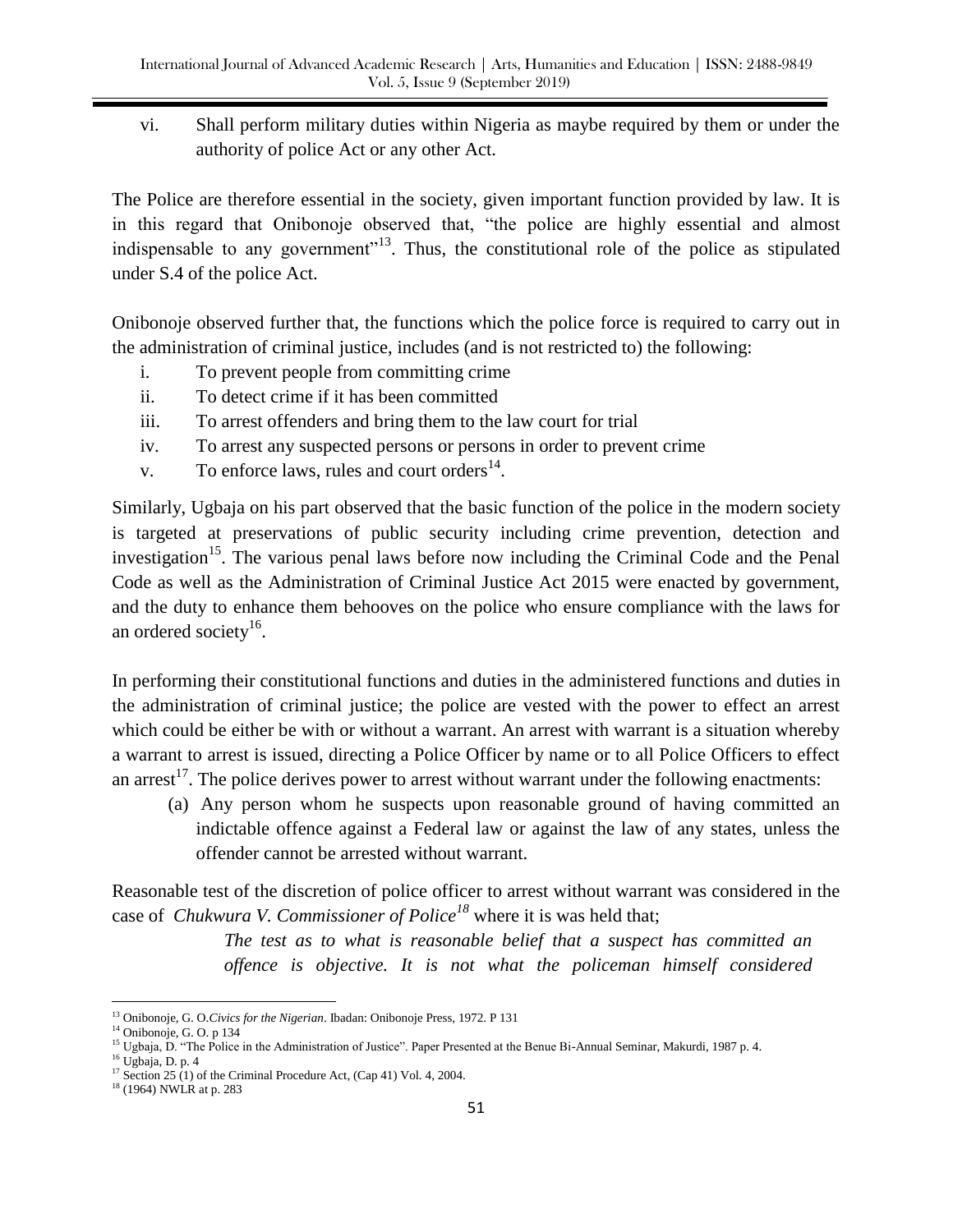*reasonable but whether the fact within the knowledge of the policeman at the time of the arrest disclosed circumstances from which it could be reasonably inferred that the appellant had committed an offence.* 

In *Jackson V. Omorokuna*<sup>19</sup>, the plaintiff and defendant were dragging a motorcycle in a crime prone area at night. The police officer demanded for the particulars and ignition key of the motorcycles. When these could not b produced, he arrested them and took them to police station. The court held the plaintiff stole the motorcycle.

Also in *Wilshire V .Barrett*<sup>20</sup>, the police arrested the accused person without warrant for driving under the influence of alcohol. At appeal court, it was held that it appeared to the policeman that an offence has been committed.

> The opinion to act at once on the fact as they appear them at the time and not on any export factor analysis of the situation…… in all the many cases where a statue gives power to arrest when a man is committing a crime.

Thus, Ugbaja $^{21}$  is of the opinion that, in the administration of criminal justice, a police officer could arrest any person without warrant in any of the following cases:

Where any person in whose possession anything is found which may;

- (a) Reasonably be suspected to have been stolen, having committed an offence with reference to such a thing.
- (b) Any person who commits any offence in his presence.
- (c) Any person who obstructs a police officer in the execution of his duty, or who has escaped or attempted to escape from unlawful custody<sup>22</sup>.
- (d) Any person to whom he suspects upon reasonable ground of having being a deserter from any of the armed forces.
- (e) Any person to whom he suspects upon reasonable ground of having being concerned in any act committed in Nigeria would have been punishable as an offence and which is under any enactment in force in Nigeria.
- (f) Any person having in his possession without lawful excuse, the burden of proving such excuse shall lie on such person any implement of house breaking.
- (g) Any person whom he has reasonable cause to believe a warrant of arrest has been issued by a court of competent jurisdiction in the state.

<sup>&</sup>lt;sup>19</sup> (1962) NWLR at p. 22-24

 $20$  (1965) 2 ER at p. 271

<sup>21</sup> Ugbaja, D. p. 131-133

<sup>&</sup>lt;sup>22</sup> Section 356 (2) of the Criminal Code made it a criminal offence to willfully obstruct a Police Officer in the execution of his lawful duty.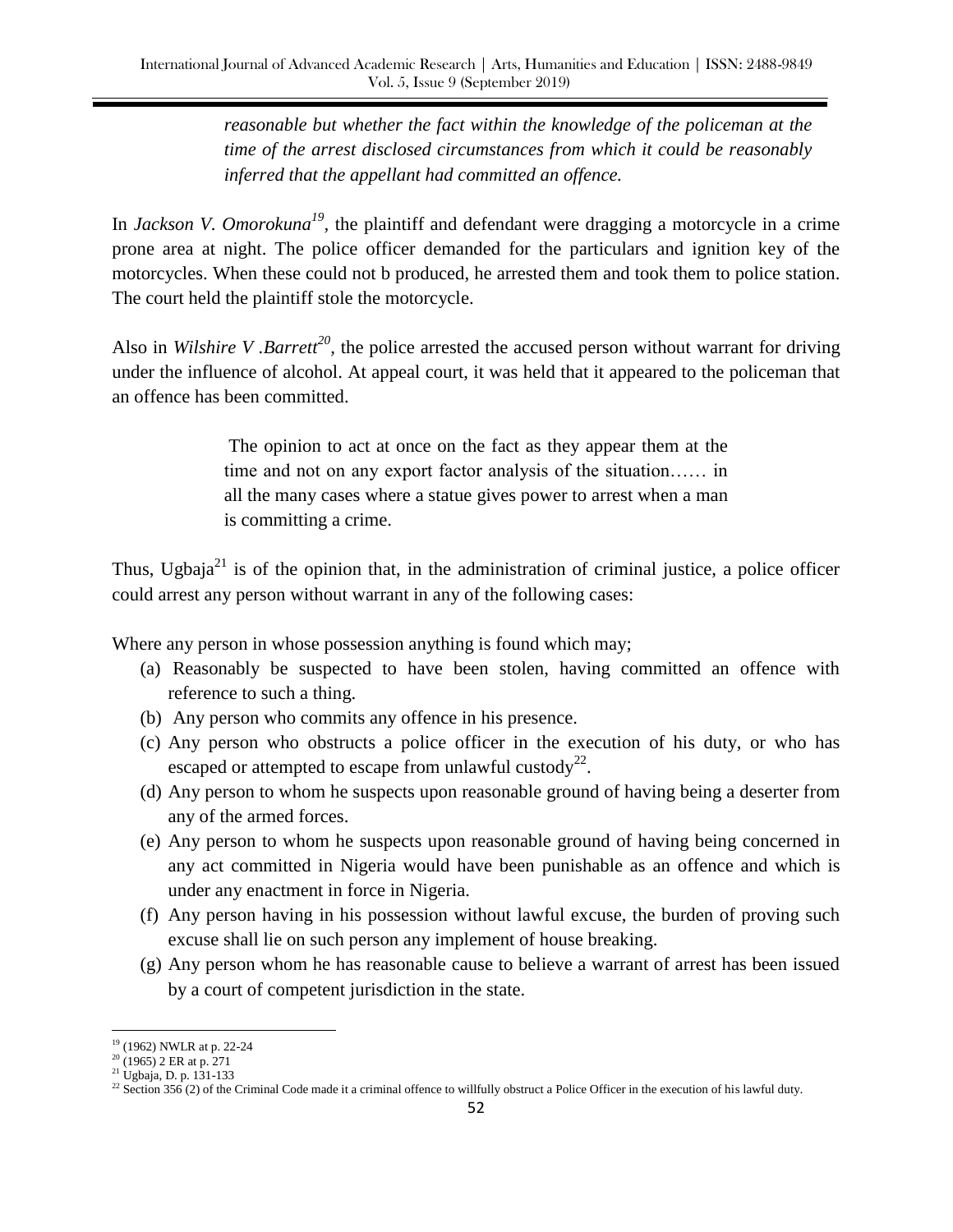(h) Any person found in the state taking precaution to conceal to his presence circumstances which afford reason to believe that he is taking precaution with a view to committing an offence which is a felony or misdemeanors.

The authority given to a police officer to arrest a person who commits an offence in his presence shall be exercisable in respect of offence committed in such officer's presence not withstanding that the written law creating the offence provides that the offenders cannot be arrested without a warrant $^{23}$ .

The Police Act<sup>24</sup> also vested the power the arrest on a police officer. Section 24(1) provides that;

- "It shall be lawful for any police officer and any person whom he may call to his assistance to arrest without warrant in the following cases;
- (a) Any person whom he finds committing any felony, misdemeanor or simple offence or whom he reasonable suspect of having committed a felony or misdemeanor or breach of peace.
- (b) Any person whom any other person charges with having committed a felony or misdemeanor.
- (c) Any person whom any other person
- i. Suspect of having committed felony or misdemeanor or
- ii. Charges with having committed a simple offence, if such person is willing to accompany the people to the police station and enter into a recognizance to prosecute such charge."

Therefore, it suffices to state that the powers conferred on the police under our criminal justice system as well as the Police Act have control or limitations. For instance, a person arrested with or without a warrant must be taken to a police station with immediate dispatch or without unnecessary delay.

Also, a person arrested must be released on bail within 24 hours unless the offence is a serious one or of a serious nature in which case, the arrested person shall be taken to court, whether or not police inquiries have been completed. In *Edo V. Police*<sup>25</sup>, it was held that willful delay to take an arrested person to court is a criminal offence. An arrest is effected by the person making it, actual touching or confining the body of a person to be arrested, unless there is submission to custody by words of mouth or action to the person effecting the arrest when he is informed in unequivocal term that he is under arrest. An arrest cannot be effected by mere words. In *Sadique V. The State*<sup>26</sup>, the accused was invited by the police officer to the station. She refused; other officers came and persuaded her. In charge of resisting arrest, the appeal court held that the

L, <sup>23</sup> Section 10 of the Criminal Procedure Act, 2004.

<sup>&</sup>lt;sup>24</sup> Section 24 (1) and (2) of the Police Act; (Cap p. 19) Vol. 13, LFN 2004.

<sup>25</sup>*(1962)* 1 All NLR at p. 92

 $26$ <sup>26</sup> (1982) 2 NCR at p. 142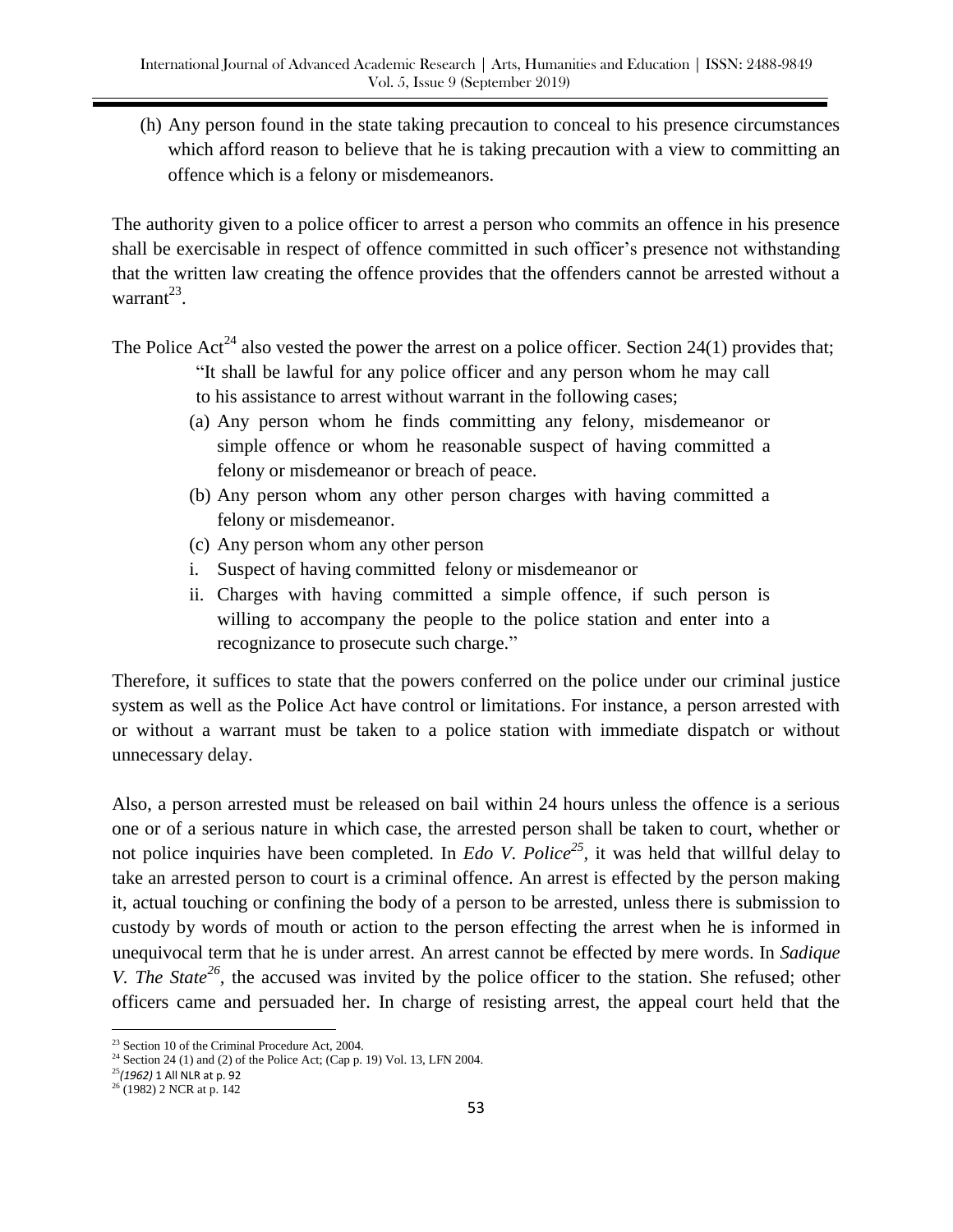accused was never arrested because there was no resistance of her person.

The use of force is allowed in effecting arrest but it must be commensurate with the force in resisting arrest. No unnecessary restraint to the arrested persons. According to the Criminal Procedure Act, "an accused person shall not be subjected to more restraint than is necessary to prevent his escape".

The person arresting must inform the person to be arrested of the cause of arrest except when caught in the act while committing the crime or immediately or when he escapes from custody.

#### **C. Investigating Powers of the Police**

Investigation is a critical examination or inquiring into a matter or crime to be able to detect or determine the facts concerning it. On the other hand, prosecution means the condition of trial in the Court of law. Prosecutor being the person, who conducts such trial.

The powers of the police to investigate are incorporated under the Police  $Act^{27}$  which states that; "the police shall be employed for the prevention and detection of crime…"

Detection of crime is therefore investigating into crime. This constitutes the arresting process, searching, examination of exhibits, actual investigation which is interviewing and interrogating the parties, visit to scenes of crime, compiling of case diary or case file.

The principal aim of interviewing and interrogating witnesses and suspects is to discover whether or not an offence has been committed, how it was committed, by whom and why. Interview and investigation could be oral or in writing. This involves the taking of statement from witness or suspects. A statement is a representation of facts in writing or verbally. It is always made by a complainant, suspect or witness in connection with a fact in issue during the course of investigation. The objective of making statement is to obtain the facts still fresh in the memory of the maker, to collect and build information for prosecution, to enable the police to determine next line of action, to facilitate the examination of witness in the court, to justify an action taken by the police<sup>28</sup>.

It is after the completion of the investigation which is an aspect of detecting crime that a case is decided on whether or not to prosecute. Closely related to the function of the police force as provided under the  $Act^{29}$ , is police discretionary power to prosecute. According to S.23 of the Police Act in relation to the powers of police officers, subject to the provision of sections 160 and 191 of the Constitution of the Federal Republic of Nigeria 1999 (which relates to the powers

 $27$  Section 4 of the Police Act (2004) Cap 19 Vol. 13 LFN.

<sup>28</sup> Garba, D., *Police and the Society.* Ibadan: Spectrum Books Ltd, 1997 p. 24.

<sup>29</sup> Section 4 of the Police Act (Cap 19) Vol. 13 LFN 2004.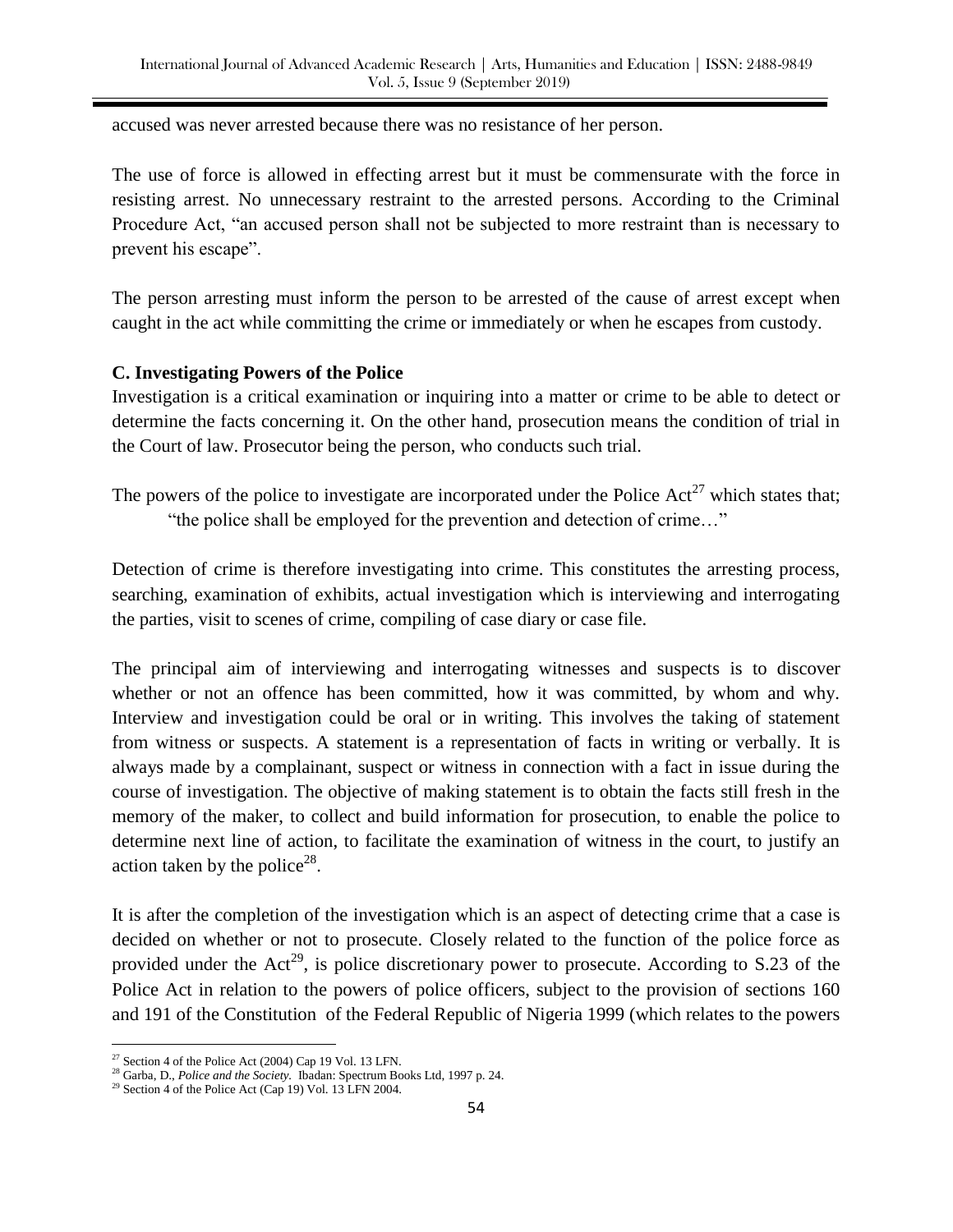of the Attorney General of the Federation of the state to institute and undertake, takeover and continue or discontinue criminal proceedings against any person before any court of law in Nigeria), any police officer may conduct in person all prosecution before any court whether or not the information or complaint is laid in his name.

Furthermore, in the case of *Oluemo V. Commissioner of Police*<sup>30</sup>, it was decided in favour of the police that police lawyers can prosecute criminal cases in court to whatever level. In the past, there are limitations since they could only prosecute within the Magistrate and Area/Customary Courts. The police therefore, subject to the constitutional powers for the Attorney General of Federation or state may whether or not the information or complaint is laid down in his name. the writer is of the view that this is a serious issue that needs to be addressed in our criminal justice system as the police does not have the legal training requirement of high technicalities and intricacies involved in prosecution.

The function of the police is therefore not only to ensure public security but also include ensuring that justice is done to the public and the individual who commits the crime or whom a crime is committed against by prosecuting the criminal<sup>31</sup>. The police ensure compliance with the laws for an orderly society and initiate the due process of law for the prosecution of any person who violates them. The police owe it a duty by law to ensure that the interest of the suspected criminal is protected against malicious prosecution or violation of his fundamental human rights. Every person charged with a crime or an offence is presumed innocent until the contrary is proved<sup>32</sup>. The prosecution is required to prove the guilt of the accused beyond all reasonable doubts $^{33}$ .

Fakayode<sup>34</sup> observed that, perhaps the greatest literature on the meaning of burden of proof which lies on the prosecution in a criminal case is the following memorable passage from the House of Lords in the case of *Woolmington V. Director of Public Prosecution<sup>35</sup>* where Lord Wilberforce stated thus:

> "But while the prosecution must prove the guilt of the prisoner, there is no such burden laid on the prisoners to prove his innocence and it is sufficient for him to raise a doubt as to his guilt, he is not bound to satisfy the jury of his innocence. The prosecution's case will fail if they omit to call even one material witness whose evidence will decide the issue one way or the other, the rule does not mean that the prosecution must call a host of witnesses as they have discretion in the matter"<sup>36</sup>.

L,

<sup>30</sup> (1985) 4 NWLR pt. 515 at p. 547.

 $31$  Garba, D., p. 40

 $32$  Section 36 (5) of the Constitution of the Federal Republic of Nigeria, 1999.

 $33$  Section 138 (1) of the Evidence Act (2004).

<sup>34</sup> Fakajode, E. O., *The Nigerian Criminal Code Companion.* Benin: Ethiope Publishing Corporation, 1985. P. 125.

<sup>35</sup> (1935) 25 C. App Rep. at p.95

<sup>36</sup> Yeboa v. The Queen (1954) 12 WACA at p. 484.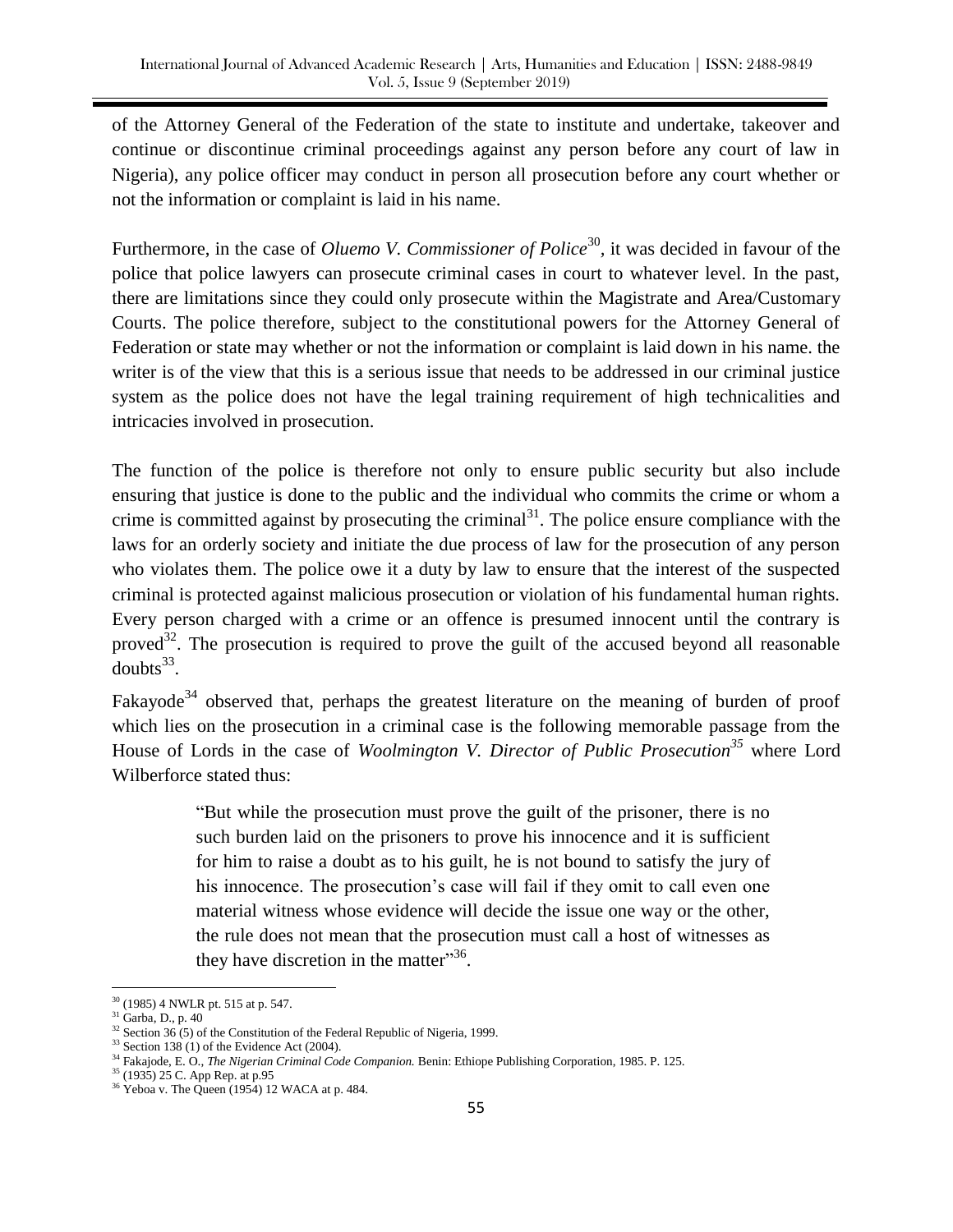If the uncalled witness is believed not to be truthful or to be bent on exculpating the accused, the prosecution has no duty to make him their witness<sup>37</sup>. Witnesses whose name appeared on the back of the information but are not called may be tendered for cross examination (if any) by the  $defense^{38}$ .

# **D. What are the Inhibiting Factors of the Nigeria Police as an Agent of Criminal Justice System?**

The criminal justice system in Nigeria is in a state of paralysis, effectively unable to dispense justice in a fair and speedy manner. Every aspect of the system from law enforcement to the judiciary, through to the prisons is characterized by combination of inefficiency, corruption and lack of resources even though the act was passed in 2015. Additionally, there is a shocking disregard for due process as guaranteed under the Nigerian constitutions. The constitution guarantees the right to life, liberty, a fair hearing and due process; prohibits torture and cruel, inhuman and degrading treatment<sup>39</sup>, and gives victims of human right violation right of access to court for redress and remedies.

The presumption of innocence is yet to be acknowledged as a key component of Nigeria Criminal Justice System. This results in suspect being apprehended and detained arbitrarily by Nigeria Police. It is notorious fact that the presumption of innocence is foundation to properly conducted investigations.

Through investigation, the police are able to gather evidence to verify or rebut accusations. In fact, by law, an investigation is required prior to the apprehension of suspect. However, the Nigerian Police Force (NPF) lacks the resources and knowledge to conduct adequate inquires into a crime. This lack of infrastructure, skills and appropriate training results in the Nigerian Police Force being demonstrated in many ways by the attitude and conduct of the Nigeria police. These issues, the writer shall address one after the other:

i. **Parading of suspects in public places:** At one point, the Nigerian Police Force resorted to parading suspects in public places to demonstrate that they were proactively fighting crime<sup>40</sup>. In 2006, as a response to this, the first Presidential Committee on Police Reform recommended that the Nigerian Police Force discontinue the parading of suspects because it is a fundamental breach of the provisions of the Constitution that presumes an accused person innocent. In its official response to the report, the federal government rejected this recommendation but require that the identities of suspect be protected when paraded in the public. The important question

L,

<sup>37</sup> Rex v Chipi Chigeri (1937)WACA at p. 21

<sup>&</sup>lt;sup>38</sup> Rex v Chipi Chigeri (1937)WACA at p. 53-60

<sup>&</sup>lt;sup>39</sup> Hassan v Economic and Financial Crimes Commission 2014, 1 NWLR (pt. 1389) 607.

 $^{40}$  Emma, A. Dracula Notorous Delta Kidnapper Napped. Vanguard, Monday January 1<sup>st</sup> 2018. p. 7.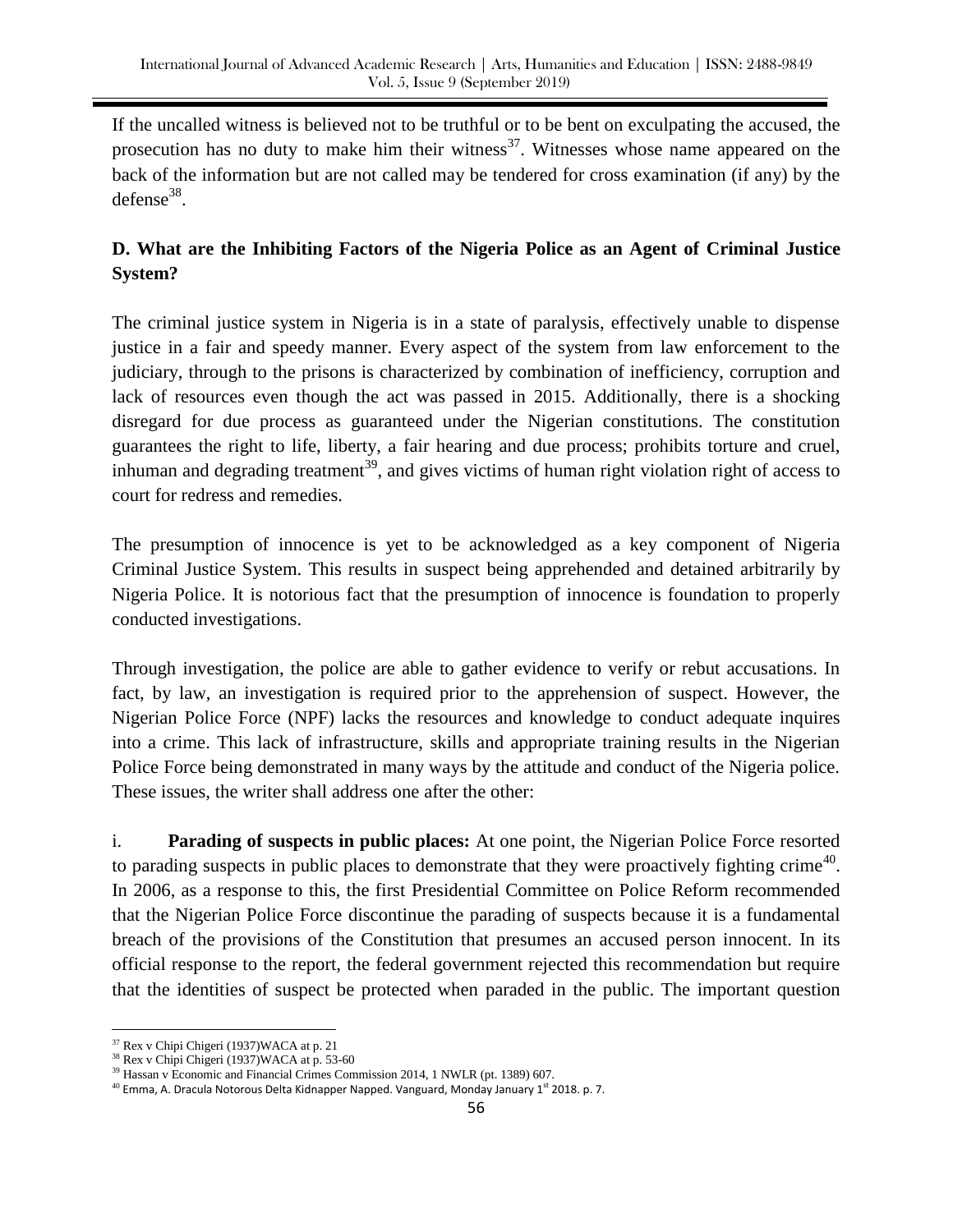here is, what is the rationale behind this act? When it is impossible to identify a legitimate objective for parading suspect whose identities, including presumably their faces, must be covered, the writer submit that it is mere display or show-off by the Nigerian police to please the public in contravention of the supreme law of the land (constitution)<sup>41</sup>.

Another issue of the police which has reached an alarming proportion is the constitutional provision which ensure fair hearing in line with S.36 (4) of the 1999 Constitution which provides;

> "Whenever a person is charged with a criminal offence, he shall unless the charge is withdrawn, be entitled to fair hearing in public within a reasonable time by a court or tribunal".

Unfortunately, there is no specific time in the constitution as to what constitutes a reasonable time in the constitution. It is an incontrovertible fact that the Nigerian Police Frequently abuse this lacuna created in the constitution by apprehending and detaining suspects arbitrarily. Be it as it may, a criminal trial has to be promptly initiated and the case disposed off expeditiously. Prompt and speedy trial is sine qua non to fair trial as envisaged by the Administration of Criminal Justice Act 2015. In same vein, an undue hasty trial is likely to produce unjust results. The Supreme Court dealt extensively with the issue of arrest and trial within a reasonable time in the case of *Godspower Asakitipi v. The State<sup>42</sup>* that a trial is deem to commence in a criminal case upon the arraignment of the accused person, by charging him and reading over the charge of the accused and taking his plea thereon. There is clear difference between an arrest of a suspect and arraignment in court. That while investigation may even take quite some time, trial must be within a reasonable time after the accused has been charged.

ii. **Corruption within the Nigerian Police Force:** Another major issue that needs to be examined in the Criminal Justice System is corruption among the Police Force. A report released by the United States Government in January, 2012 postulates that: "corruption and lack of capacity hinder the ability of the Nigerian Police Force to respond to security and terrorist threat within the nation's boarder".<sup>43</sup> In its 2011 report, Human Rights Watch said this about the Nigeria Police:

> As in previous years, the undisciplined Nigeria Police Force was implicated in frequent human rights violations, including extra judicial killings, torture, arbitrary arrests and extortion-related abuses. The Police routinely solicit bribes from victim to investigate crimes and from suspects to drop investigations. Embezzlement of police funds for rife among

L,

 $41$  S. 36 (1) (5) of 1999 Constitution of the Federal Republic of Nigeria. Presumption of Innocence of an Accused.

 $42$  (1993) 5 NWLR pt 269 at 641

<sup>&</sup>lt;sup>43</sup> Odunayo o. "Corporal Kills Driver over #50". The Nation. Thursday, December 14, 2017. p.9. See also Sun Newspaper, August 2, 2009, p. 7. "Enough of Police Extortion in Ajegunle".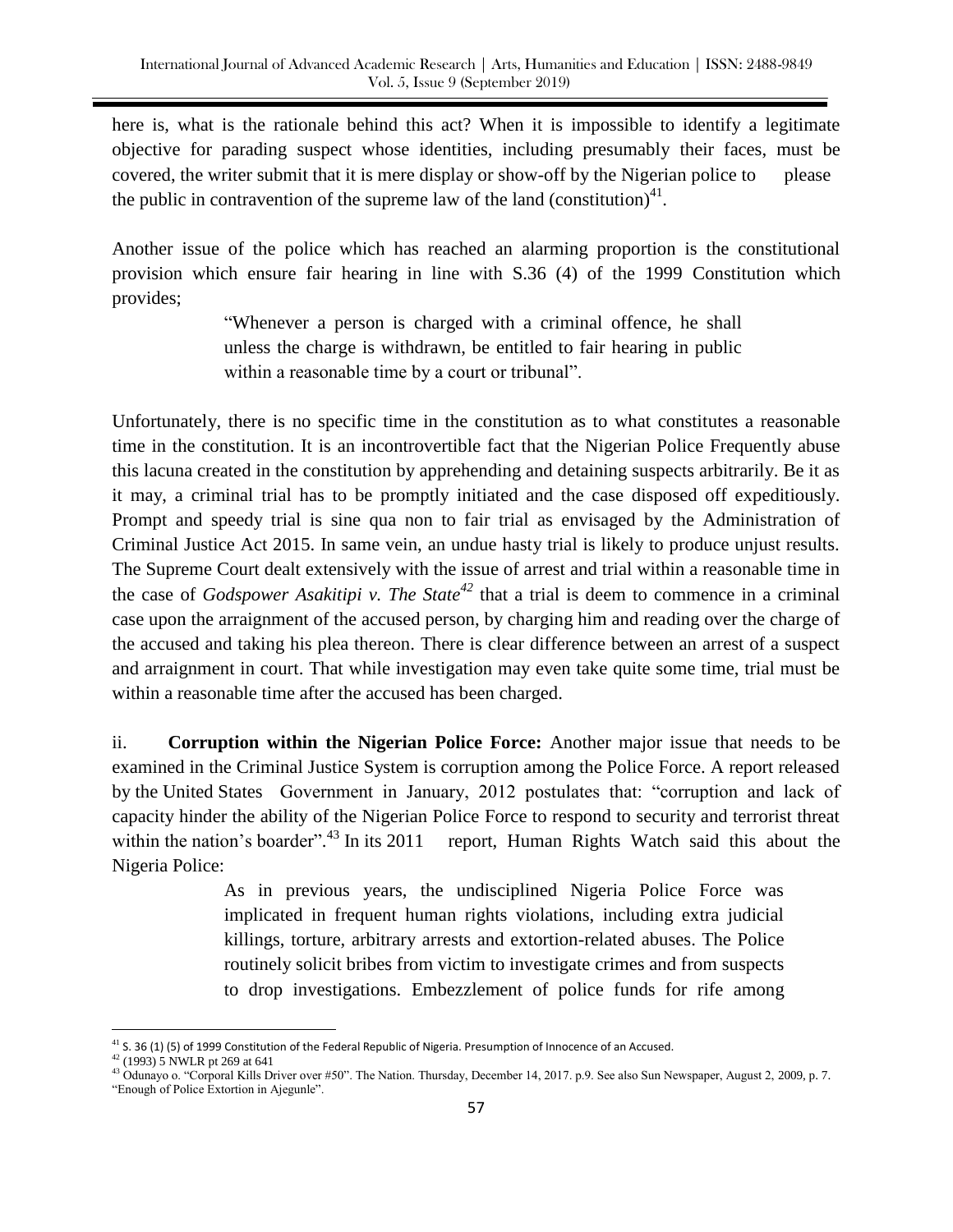senior Police officials who also often demand monetary "returns" from money extorted from the public by their subordinates.<sup>44</sup>

Recent ratings by the transparency international have placed Nigeria between the most corrupt nations to the thirty sixth most corrupt nation in the world. The Nigerian Police Force is an indigenous institution made up of Nigerians. It cannot therefore be isolated from the ambience of the society.

Corruption in the Nigerian Police is therefore, by no means in doubt, it is widespread and manifests in multi-dimensions. From arrest to detention of a suspect, and receiving report from the complainants, the police are accused of extortion with impunity; at road blocks, motorists are extorted on a large-toils; even criminals are extorted to set them free by frustrating their prosecution; and riffles are leased to robbers for operation.

Shamefully, corruption is no more an issue at all. Perhaps, the greatest case of corruption in the Nigerian Police was the conviction of Chief Tafa Balogun the former Inspector General of Police, for corrupt enrichment and other corruption-related offences<sup>45</sup>. Though, corruption has no bound in Nigeria, it reflects in nearly all facet of transaction in the economy. The truth is that a policeman in the first place is a common member of the society who is normally swayed by the changing situations in the environment. To an average policeman, therefore, it stands to reason that those individuals who try to bribe policemen therefore, normally acquaints himself of all allegations of corruption because he is in a society where such things are normal. He reasons that "if a hard working officer takes money from a criminal to let him off the hook; it is not as if the criminal is being deprived of something that is legitimately his $146$ .

The writer believes that knowing the reason why policemen are so much corrupt in our society, thus, would assist in finding possible solution to this enigma.

According to Barnabas C. Okoro, one Police Officer, in a hot exchange of words with a certain personality, said to him:

> You see, all of you, all of these so-called big men are criminals….You may not be an exception….if I arrest and charge you, you will wriggle your way out and I will gain nothing, so I will take the money from you<sup>47</sup>.

He then collected the bribe from the man and allowed him to go. His reason was that even if he

i<br>L <sup>44</sup> Ogundayo, O. "Corruption Among Senior Police Officers". The Nation Newspaper. Sunday, January 22, 2012. p. 29.

<sup>45</sup> FCH/ABJ/CR/14/2005

<sup>46</sup> Herman, G. Policing a Free Society. Massachusetts, 1991. p. 199.

<sup>47</sup> Barnabas, C. *The Police, Law and Your Right.* Lagos: Princeton Publishers, 2013. p. 182.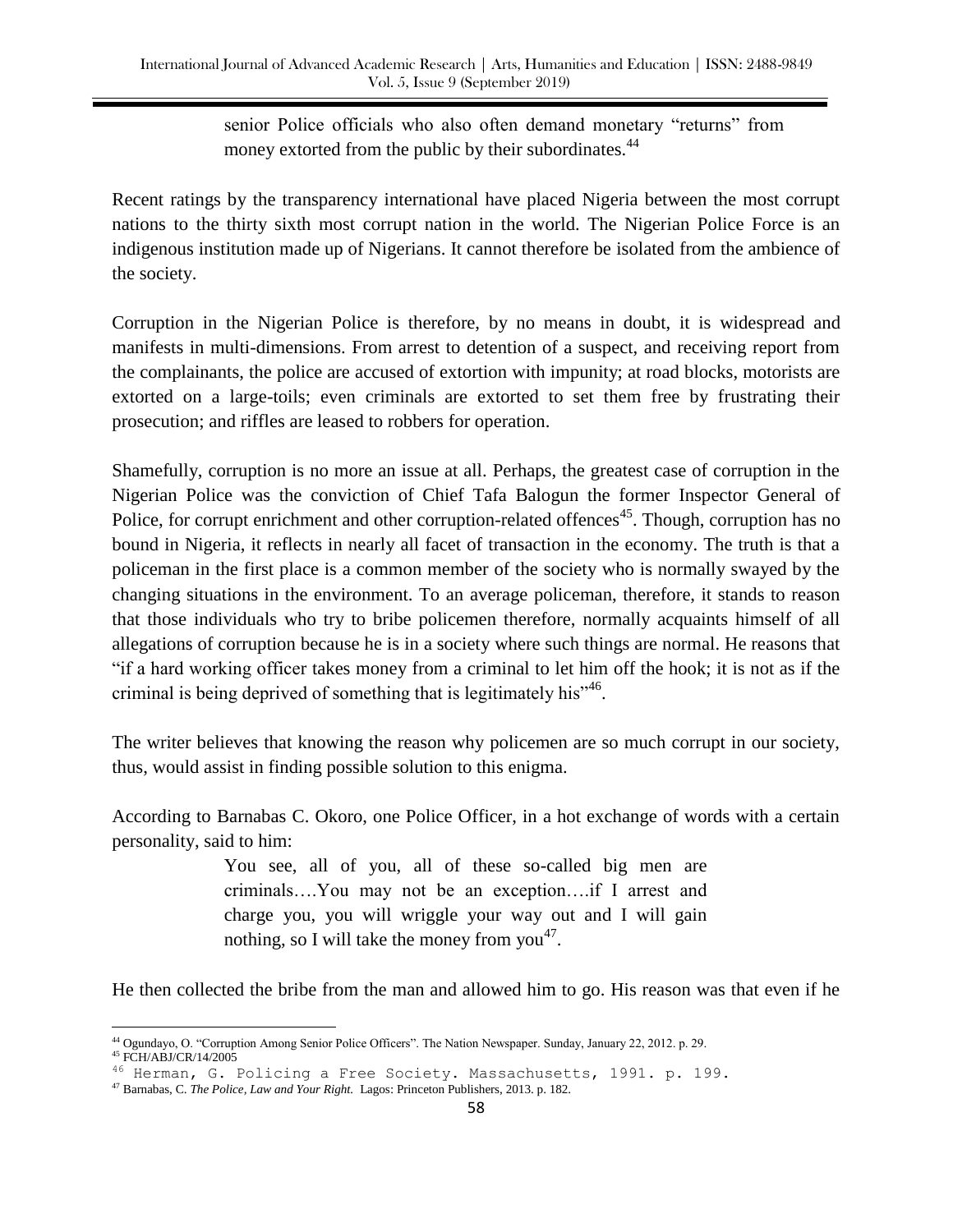arrests the man, considering his position and influence in the society, he will still bribe his way through, leaving him a loser financially.

Another cause of police corruption is the delay normally suffered in prosecution of the accused. The average policeman seems frustrated and impatient with the criminal justice system. He is not attuned to the long delays of adjournment necessitated by constitutional right of the accused person to fair-hearing and the technicalities of law. Besides, he has seen criminals being discharged by the court for lack of diligent prosecution or on other technical grounds.

A Police Officer who observes in Court, the processing of hundreds of petty offenders through a Court, cannot help, but be struck, by the futility of the procedures. He feels that there is lack of justice and dignity in the procedures. He is disenchanted by lack of prompt response by the Criminal Justice System in dealing with behavioral problems which brought the accused person to the Court.

The same impression is generated by prosecution of those accused of more serious offence and high profile cases. Against the background, the average police officer is readily willing to stop a charge for a payroll. He justifies such action by arguing that further processing for justice would produce no more effect or just disposition $48$ .

A third reason for police corruption may be attributed to police compensation rate such as salary and fringe benefits<sup>49</sup>. These have not kept pace with rates among the 5 armed forces and paramilitary organizations in the country. The former Inspector General of Police, Alhaji Ibrahim Coomaise once observed that poor remuneration is largely to blame for the spate of corruption and dishonesty in the police. He reasoned; "if a policeman has all the enhanced welfare facilities, he will be prepared to stake his life to protect other people's life and properties".

Some Police Officers claim that corruption is rampant in the force because there are some responsibilities imposed on the officers illegally. One of such responsibilities is the unlawful returns made to superior officers for vantage posting. An officer said that if you are in a supposed lucrative position and you fail to make returns to the officer-in-charge, you will be reposted. This promotes unhealthy competition and corruption among officers. Some officers claim they made provisions for logistics such as purchase of materials (case file, writing materials etc), fuelling of police vehicles, feeding of the accused, etc. These and some other flimsy excuses the writer has observed as the major causes of corruption in the Nigerian police force.

i<br>L <sup>48</sup> Barnabas, C. p. 182.

<sup>&</sup>lt;sup>49</sup> Omonobi, K., Identity, "Poor Salary, Welfare Package as Hindrance to Officers Performance". Vanguard, Sunday, May 14<sup>th</sup>, 2017, p. 9.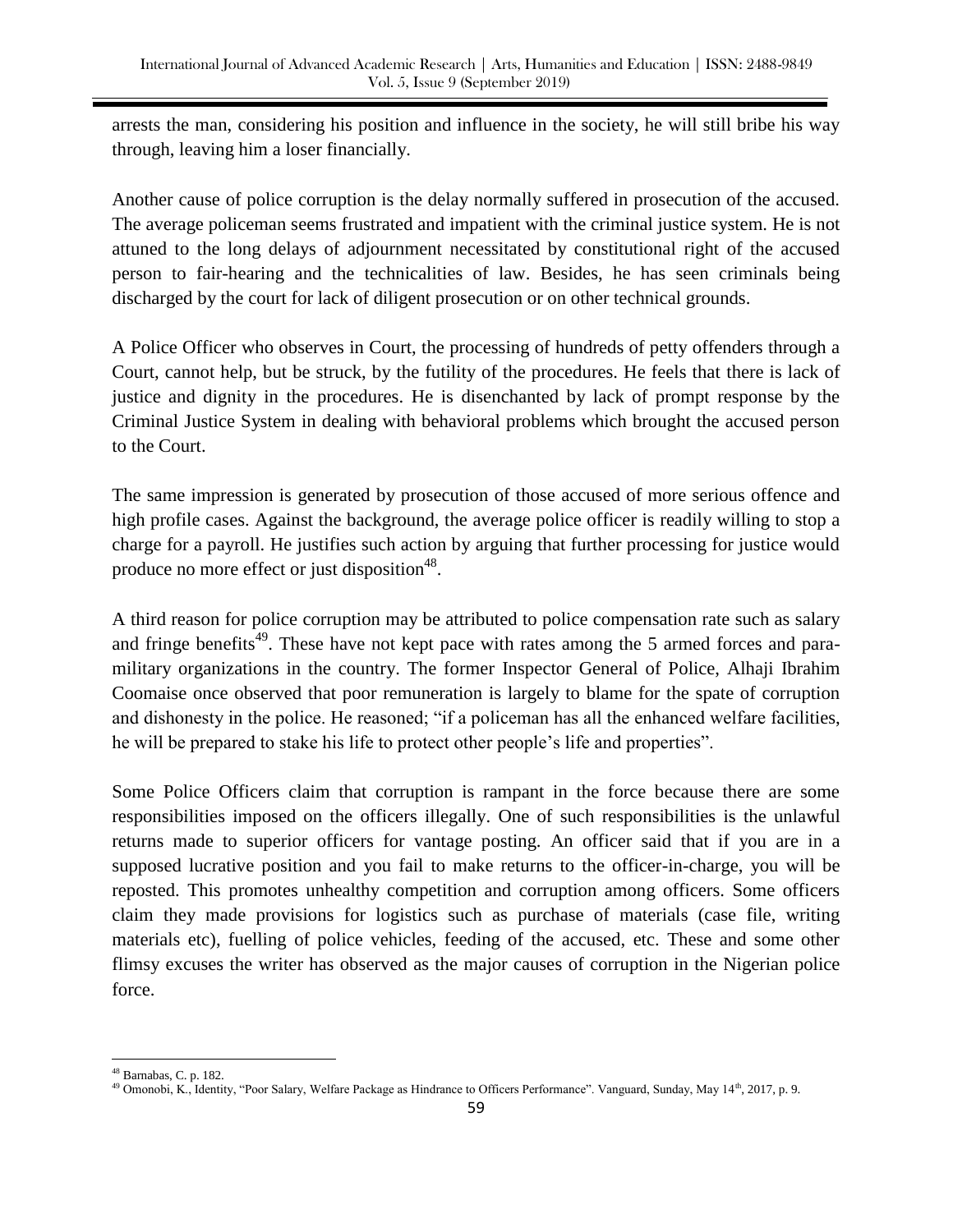**iii. Lack of prosecution skills:** Another issue which is gradually gaining much ground is the inability of the police to prosecute cases properly. The Police are not specially trained in skill and technicalities of prosecution of matters in court. Prosecution in the court of law requires a good knowledge of law and the very essence of prosecution, police officers charged with the responsibility of prosecution suffer a lot of difficulties in handling their duties. As a result of this deficiency rampant in the police prosecution, good cases had to be adjourned unreasonably, struck out prematurely for want of diligent prosecution, or dismissed. In some cases accused persons against whom there is sufficient evidence for conviction or acquittal have been wrongly convicted or discharged because of unethical conduct by police prosecutors.

Though, the police can prosecute both in the inferior and superior courts by the provision of S.23 of the police Act and the authority of *FRN v. Osaho<sup>50</sup>* and *Olusemo v. COP<sup>51</sup>*, respectively, it has been observed also that circumstances that necessitated the use of police prosecutors in the Magistrate Court no longer exist. The need to use police officers as prosecutors arose out of the dearth of qualified lawyers to handle prosecution. It is humbly submitted therefore, that since the establishment of the Nigerian Law School in 1963 and a further creation of other campuses in Enugu, Kano, Bayelsa and Lagos with the head campus at Abuja, the number of lawyers available for practice in Nigeria can help further the administration of criminal justice. More so, the use of lawyers for prosecution would duce to the barest minimum, the incidence of wrongful detention and want of diligent prosecution. Given his training, a lawyer would prevent the lapses to which police prosecution is usually exposed. Further support of this view came to lime light in an address delivered by Lanke Odigiyan, former president of NBA, at the 2005 Nigerian Bar Association Annual General Conference. He noted that the powers conferred on the police by section 23 of the Police Act and the Criminal Procedure Act have been flagrantly abused and misused leading to illegal detention and death in some cases<sup>52</sup>. He said further that the Nigerian Bar Association was of the view point that the powers conferred on the Police by section 23 of the police Act should be abolished because:

- (a) The exercise by the police of the power of initiation and prosecution of criminal case constitute an unwholesome incursion into the exclusive rights and privileges of qualified legal practitioners, who alone should have the right to plead any person's cause in our law courts.
- (b) Majority of the police prosecutors who have taken over the duties of legal practitioners do not have any or adequate legal training and therefore cannot make or respond to legal arguments from lawyers in the court;
- (c) Justice is jeopardized and cannot be done in a situation where the knowledge of the law of these police prosecutors is highly limited;

i<br>L <sup>50</sup> (2006) 5 NWLR pt. 873 p.36

<sup>51</sup> (1998) 2 NWLR pt. 575 p. 454

<sup>&</sup>lt;sup>52</sup>The Address of NBA President at the 2005 NBA Annual General Conference.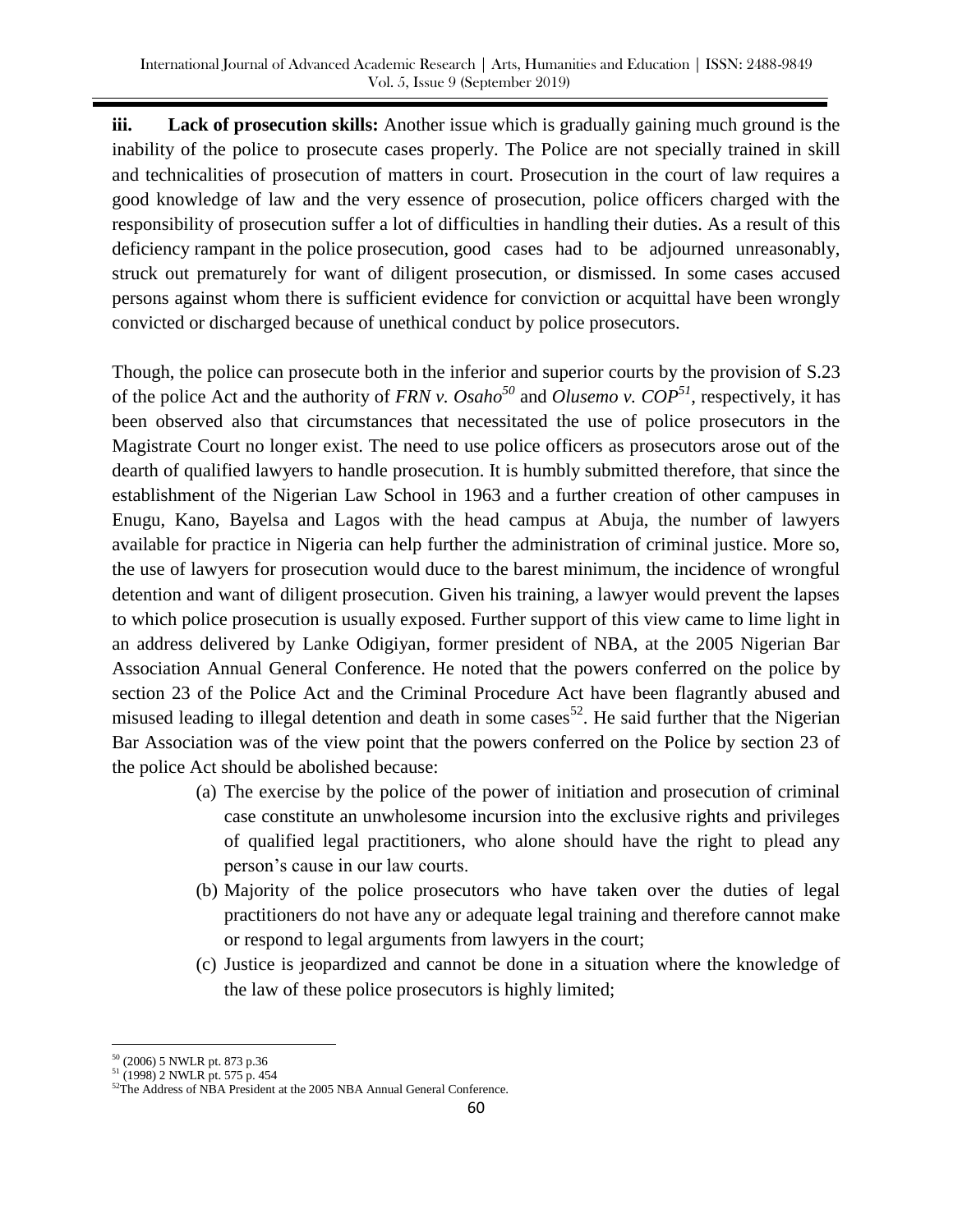(d) The powers conferred on the police is made subject to the over-riding power of the Attorneys-General;

There is no gainsaying that the exercise of the prosecution powers of the police as contained in the Police Act and other laws are counter-productive and serve no useful purpose and therefore, ought to be dispensed with  $53$ .

**iv. Arbitrary Transfer and Retirement of Investigating Police Officers (IPO):** It has been observed that the structure of police operation gives room for frequent transfer of police officers from one station to another in long distance. There are also incessant posting of investigating police officers outside the area where they had conducted investigation or prosecuting cases normally occasion prolonged trials. This routine which is done without notice and often without regard to the nature of their work leads to the abandonment of both pending cases in courts and often time truncates investigative processes in the administration of criminal justice in Nigeria. What is expected is obvious delay becomes inevitable. This is an issue that needs to be addressed by the Inspector General of Police in furtherance of administration of criminal justice in Nigeria.

**v. Poor motivation of police officers:** The present rate of police emoluments in terms of salaries which are sometimes delayed and other conditions of services is nothing to write home about. As long as a police officer is poorly remunerated for his service, it is difficult for him to work honestly and conscientiously due to lack of motivation, dissatisfaction and lack of leadership by example, performance will continue to be an issue to the Nigeria police, thereby creating bottleneck in the justice process from both the suspects and the complainants.

**vi. Extortion by police and bail processes:** Police view bail as a release into freedom of person who has committed an offence. Bail is not to be at any cost. It is to be granted free of charge. It is pertinent to note that the clause which states "…upon his entering into a recognizance… For a reasonable amount," does not contemplate that any deposit of money should be made to police for bail. The amount so entered in the recognizance is a guarantee recoverable from the accused or his surety, if any, by the court only on default by the accused person. In *Eyu v The State<sup>54</sup>*, the Court held that it is not a requirement of the law that the accused should deposit money with the police before his bail is granted. The suspect is therefore made to pay price for freedom. Many writers have identified extortion as the very motive behind police arbitrary arrest and detention. Testimonies from victims tend to lead credence to this stance. One victim said that after he was beaten and intimated, even without informing him of what was his offence, the police officer presented him with a bail. He bargained with the police officer presented him with a bill to pay for his bail. He bargained with the Police officer for eight

i<br>L <sup>53</sup> The Address of NBA President at the 2005 NBA Annual General Conference.

<sup>54</sup> (1988) 2 NWLR, 602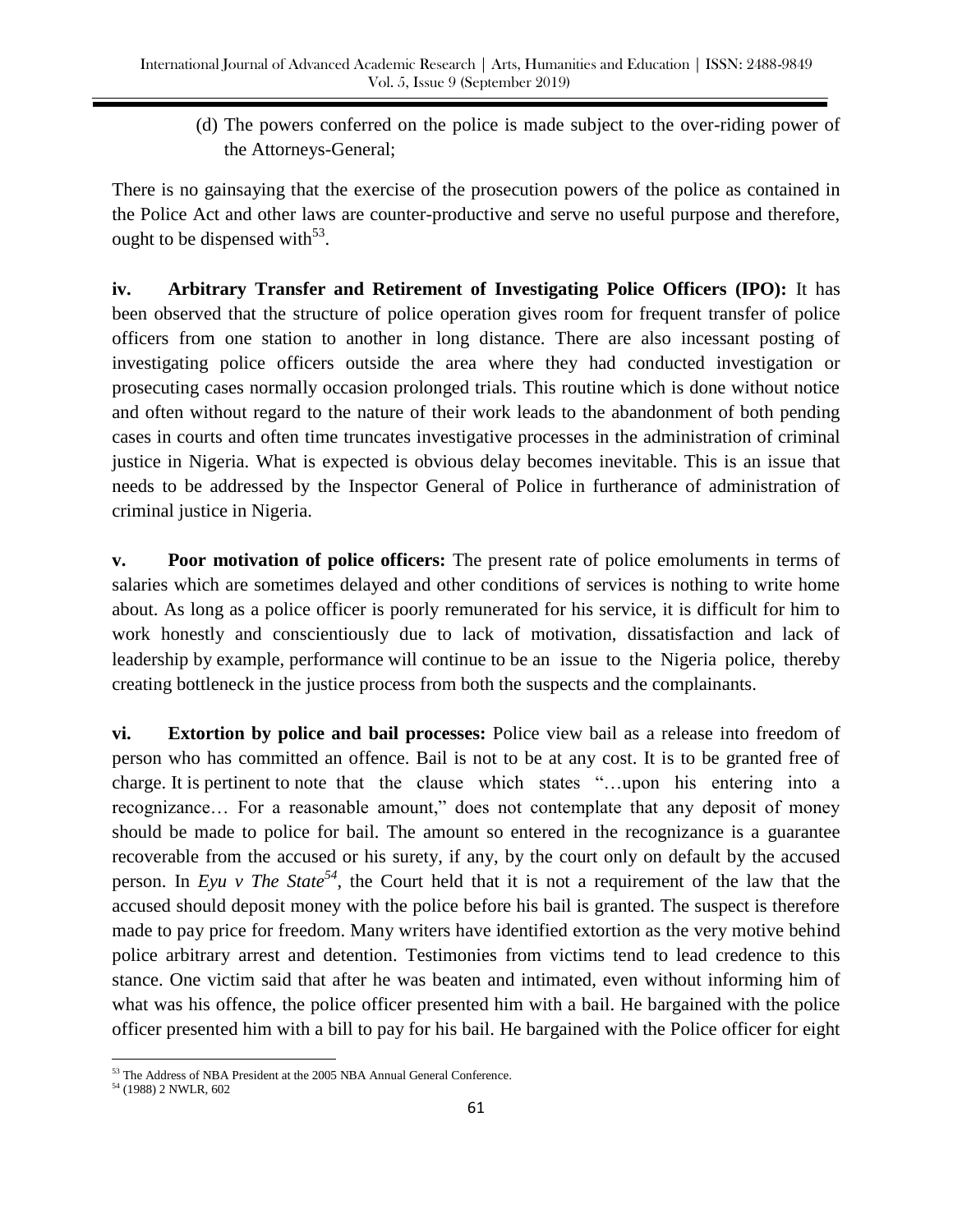hours before they agreed on a price. Meanwhile, the Police Act clearly provides that bail is free. Often times, at every police station, right on the counter or the wall across the counter, you will find a bold inscription "Bail is Free", with all due respect, is bail actually free? In practice, when the relatives of an accused person or his counsel discuss with the police officer generally, they tell you that bail is free. This position changes once you have an accused in detention. Under these circumstances, the police introduced all form of pranks and antics suggesting that bail is not, only at a cost but very expensive; sometimes as high as N100,000 depending on the nature of the offence.

It is a notorious fact that in a matter of bail, like other forms of extortion perpetuated by the police daily, the police have no friends, brother, neighbor, nor do they respect any person. They become even toughened and more inclined to escalate the price for bail when they discover that the person approaching them for bail is highly placed in the society. It is common experience among lawyers and judges that police demand money before releasing accused person on bail<sup>55A</sup>. The salient question the writer posses is, to what extent lawyers, judges and magistrates have dealt with this misleading and mischievous attitude of the police to save our criminal justice system? This is an excuse that needs urgent attention in our criminal justice system for Nigeria to have a better place in the comity of nations.

**vii. Inadequate Expert Personnel in the Police Force:** It is an incontrovertible fact that, the Nigerian Police lack personnel skilled in technical matters such as handwriting and finger prints analyst, forensic laboratory technician, ballisticians and other scientists. Most criminal cases relating to fraud, forgery, impersonation or even murder and other offences are prolonged unnecessarily for more than reasonable period whenever the investigation of such cases require identification of finger prints and handwriting specimen of suspects.

Forensic laboratories are too few in the country, for example only one forensic laboratory exists in Lagos to handle all cases from the southern states and one in Kaduna that is, the Government Chemist for Laboratory tests in Criminal cases in the Northern states. The resultant effect of these inadequacies in respect to criminal matters gives room for unnecessary delay and prolonged adjournment for several months while the police are awaiting reports from either of the two centres. This issue needs to be reappraised by the government to enhance our criminal justice system.

vii. **Arrest of citizen on purely civil wrongs and breach of contract**: Our police stations have been turned into Debts Collection Centres whereby policemen are employed by members of the public to assist in enforcing contractual relationship and for recovery of debts. Majority of these cases pending in our police stations are purely civil wrongs and breach of contract. This

i<br>L 55ABarnabas, C. *The Police, Law and Your Right.* Lagos: Princeton Publishers, 2013. p. 182.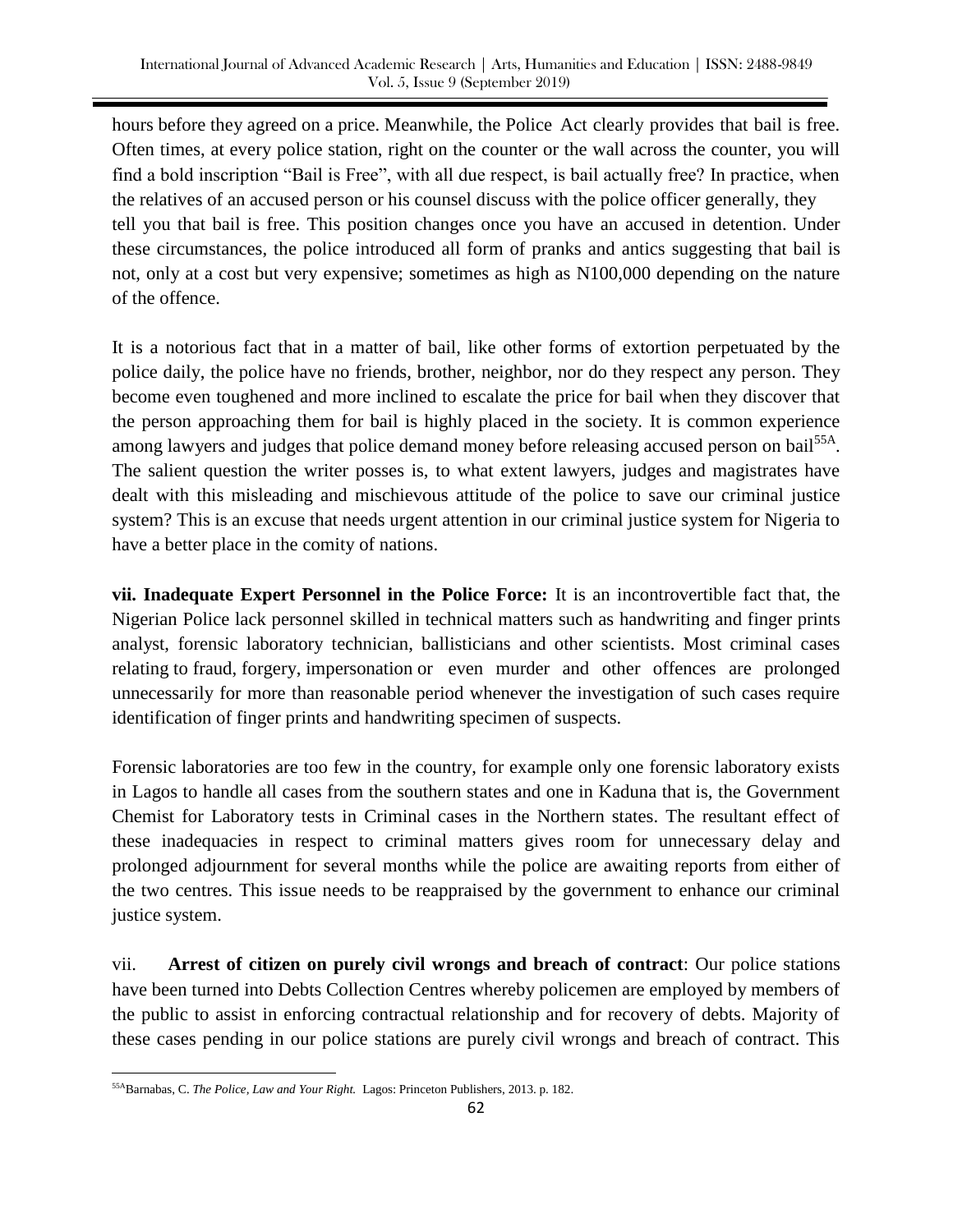position has been made clear by the court in the case of *McLaren v Jenings<sup>56</sup>* which was reechoed in Nnoruga & Ors *v Eniowo<sup>57</sup>*. Where the Court of Appeal per Abiriyi J.C.A stated;

> *"...As I have stated above, no law in this country gives the police the power to dabble into purely civil transaction between parties. That is convert a purely civil transaction between the parties into a case of armed robbery and fraud and proceed to remove bank documents belonging to the second Appellant, march her to the bank and compel her to withdraw N970,000 which they gave the 1st respondent . This in addition to beating the 2nd appellant's son whom was not even a party to the transaction between the 1st and 2nd appellant and the 1st respondent…"*

#### **II. Conclusion**

The Police as a machinery or agent in the administration of criminal justice have been exhaustively discussed in this paper. Apparently, there is need for more improvement if the police force is to be seen as efficient and effective in the administration of criminal justice in Nigeria. Therefore, from the foregoing it is manifestly clear that the greatest threat to achieving quick and reasonable time among the component of criminal procedures is indeed the processes themselves, and the people in charge of carrying out those processes. In other words, this means that there is need for an overhauling of the police and other agencies involved. This brings about peace and development as well as respect for human right of others.

#### **III. Recommendations**

Based on the writer's observation, the following recommendations have been made:

- i. The police should focus on the investigation of crime while the service of lawyers are employed in all police stations in the federation to carry out prosecution of suspects in criminal trials both in major and minor offences.
- ii. Stoppage of incessant transfer of IPOs. It is a common practice in the Police Force where police officers are usually transferred from one station to another irrespective of the assignment given to such officer. The incessant transfer of Investigating Police Officers (IPOs) no doubt affects the criminal justice system. It becomes difficult for the prosecuting counsel to produce the IPO as a witness from his new station in other

<sup>56</sup>2003 FWLR (Pt. 154 at 528)

i<br>L

<sup>57</sup> 2015 LPELR 24275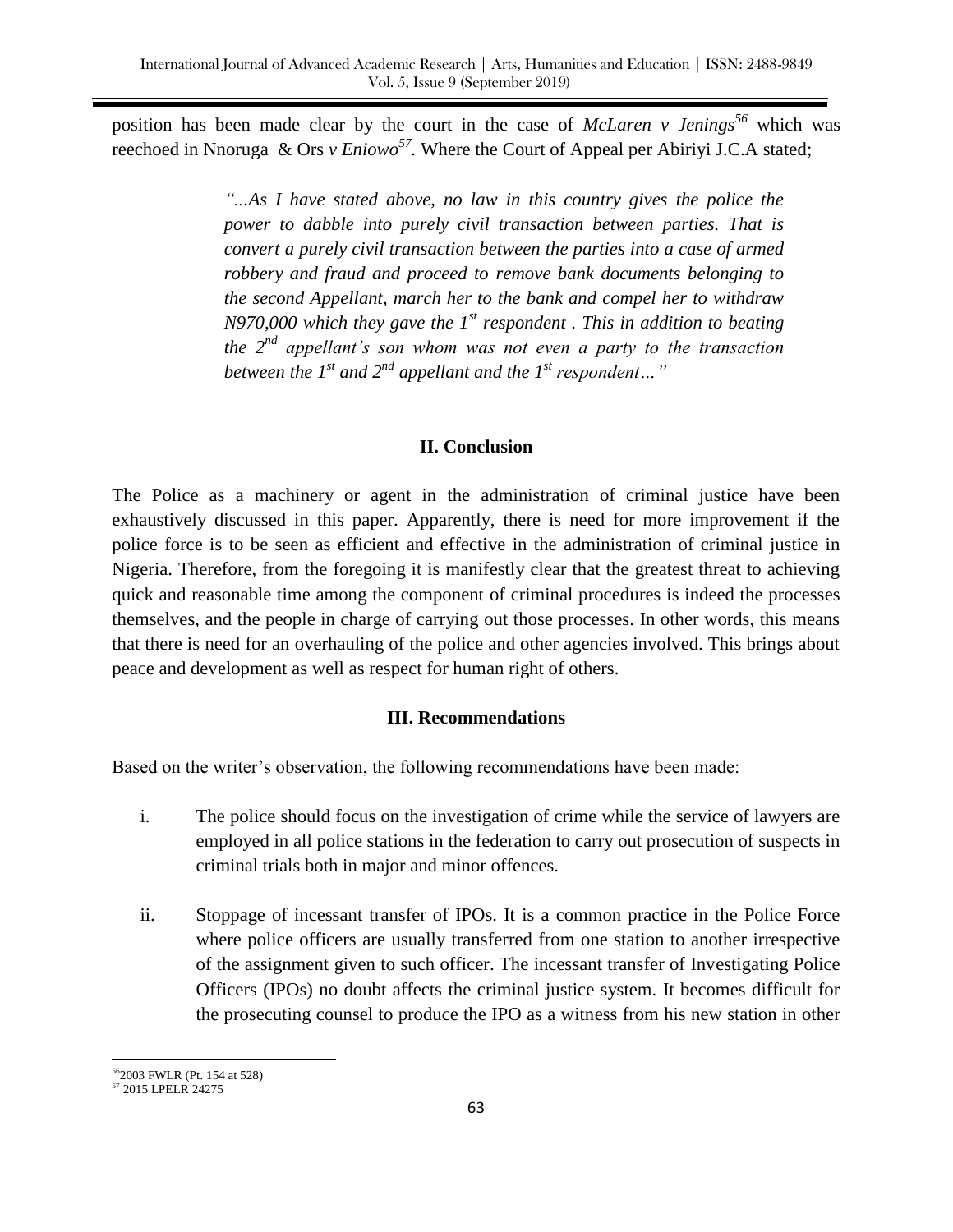to come to court and testify and this has truncated most trials. The writer therefore suggests that as a matter of administrative policy, the Inspector General of Police and the various state Commissioners of Police should issue a directive to all Divisional Police Officers (DPOs) to put on the hold the transfer of such officers pending when such officers have testified in a matter he or she has investigated. This will reduce the delay in prosecution in our criminal justice system.

iii. Adoption of Criminal Case Tracking System (CCTS). All states in the federation should borrow leaf from Lagos state by adopting the Criminal Case Tracking System, which reduces the length of pretrial detention. In fact, this is a system that has the potentials to rectify some of these issues discussed in the work. The Criminal Case Tracking System (CCTS) is an electronic system which aims to track individual's cases through all level of criminal justice system from apprehension to release of suspects. The purpose of this program is to collate, update and share information on detainees and the progress of their trial. However, non-existence of power supply in some areas of the country is an obstacle that would have to be overcome for the CCTS to operate efficiently. The act requires communication among the institutions of criminal justice system, including the judiciary, public prosecutors, police, Legal Aid and bar at both federal and state levels. The writer suggests and submits that the implementation be made if we are to correct the anomalies in our criminal justice system, especially at the level of the law enforcement agency (police).